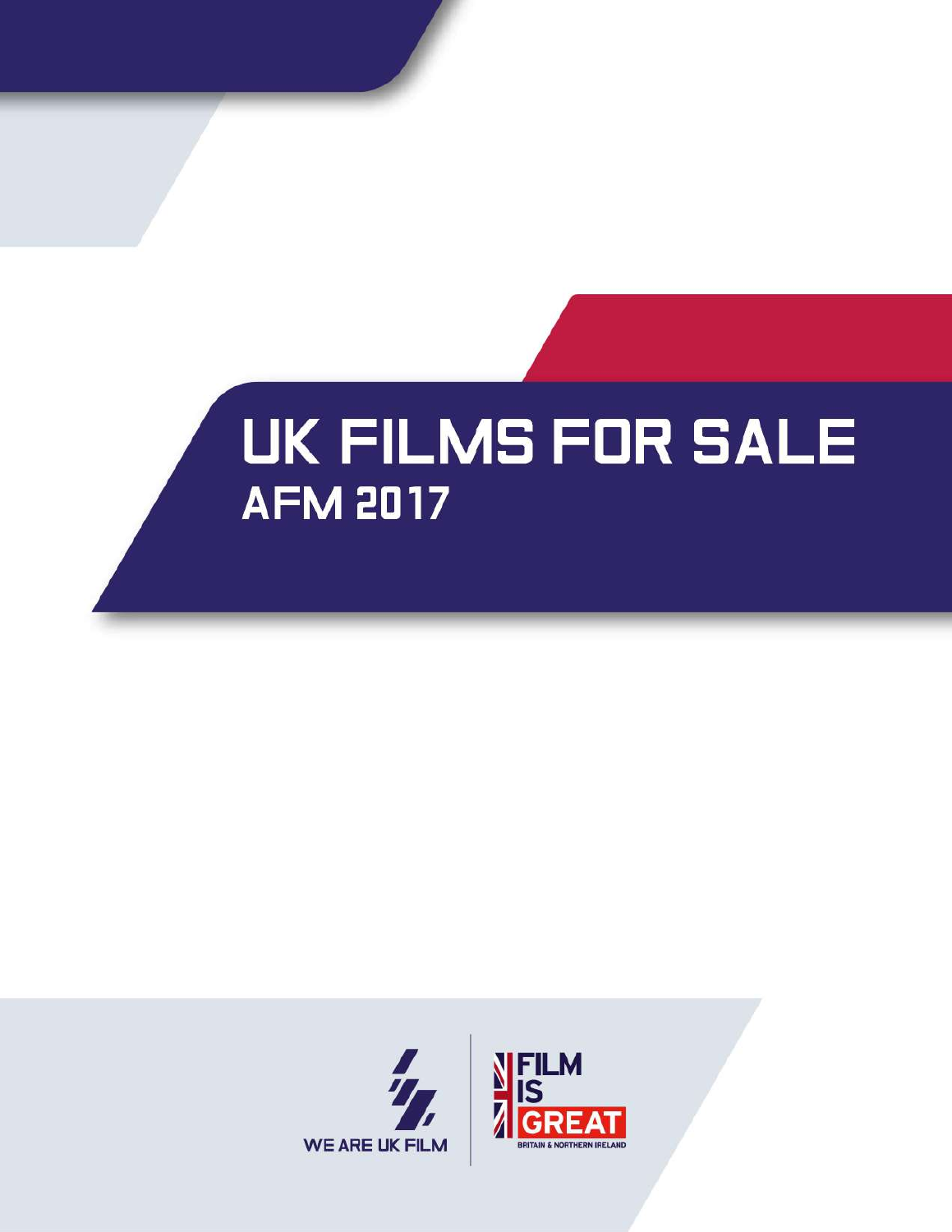### 10X10

Cast: Luke Evans, Kelly Reilly Genre: Thriller

Director: Suzi Ewing

Status: Post-Production

Synopsis: After meticulous planning and preparation, Lewis snatches Cathy off the busy streets and locks her away in a soundproofed room measuring 10 feet by 10 feet. His motive - to have Cathy confess to a dark secret that she is determined to keep hidden. But, Cathy has no intention of giving up so easily.

### All The Devil'S Men

Cast: Milo Gibson, Gbenga Akinnagbe, Sylvia Hoeks, Morgan Spector, William Fichtner Genre: Action/Adventure Director: Matthew Hope Status: Post-Production Synopsis: A battle-scarred War on Terror bounty hunter is forced to go to London on a manhunt for a disavowed CIA operative, which

leads him into a deadly running battle with a former military comrade and his private army.

## Anna And The Apocalypse

Cast: Ella Hunt, Mark Benton, Paul Kaye Genre: Comedy Director: John Mcphail Status: Completed Timo Suomi +1 310 458 6700 x835 info@amp-film.com Market Office: Loews #835 Home Office tel: +44 207 535 6714 Synopsis: When the zombie apocalypse hits the sleepy town of Little Haven - at Christmas - teenager Anna and her high school friends

have to fight, sing and dance to survive, with the undead horde all around them. Teaming up with her best friend John, Anna has to fight her way through zombified snowmen, Santas, elves and Christmas shoppers to get across town to the high school, where they'll be safe. But they soon discover that being a teenager is just as difficult as staying alive, even at the end of the world.

### Another Mother'S Son

Apostasy

Genre: Drama

Director: Daniel Kokotajlo Status: Completed

Cast: Jenny Seagrove, John Hannah, Ronan Keating, Julian Kostov Genre: True Story Director: Christopher Menaul Status: Completed

Cast: Siobhan Finneran, Sacha Parkinson, Molly Wright, Robert Emms

Anna Krupnova +1 310 458 6700 x2220 info@reason8films.com Market Office: UK Film Centre - Loews 7th fl Zuma Home Office tel: +44 791 462 1232

Synopsis: Based on the true story of Louisa Gould, the drama is set during World War II on the Nazi-occupied island of Jersey. Lou took in an escaped Russian POW and hid him over the war's course. The tension mounts as it becomes clear that Churchill will not risk an assault to recapture the British soil, and the island-community spirit begins to fray under pressures of hunger, occupation and divided loyalty. Against this backdrop, Lou fights to preserve her family's sense of humanity and to protect the Russian boy as if he was her own.

#### confident older sister, while striving to follow in Ivanna's footsteps as a 'good Witness'. But when Luisa starts to question the advice of the Elders, she makes a life-altering transgression that threatens to expel her from the congregation. Unless Ivanna and Alex can persuade her to return, they must shun her completely. This challenge becomes more painful when their family is faced with another heartbreaking test of faith. Attack Of The Adult Babies Genre: Horror Director: Dominic Brunt Status: Completed **AMP International** Timo Suomi +1 310 458 6700 x835 info@amp-film.com Market Office: Loews #835 Home Office tel: +44 207 535 6714 Synopsis: From Dominic Brunt, director of BEFORE DAWN and BAIT, a satirical and sexy shocker unlike anything you've ever seen before.

Synopsis: As devout Jehovah's Witnesses, sisters Alex and Luisa and their mother, Ivanna, are united in The Truth. Alex looks up to her

### Market Office: Loews #863

**AMP International** 

**Reason8 Films** 

Home Office tel: +44 20 7478 7612

Vicki Brown +1 310 458 6700 x863

**GFM Films** Edoardo Bussi +1 310 458 6700 x516

general@gfmfilms.co.uk Market Office: Loews #516 Home Office tel: +44 20 7186 6300

#### David Charles +1 310 458 6700 x634 office@cornerstonefilm.com

**Cornerstone Films** 

Market Office: Loews #634

Home Office tel: +44 20 3457 7257

**Altitude Film Sales** 

info@altitudefilment.com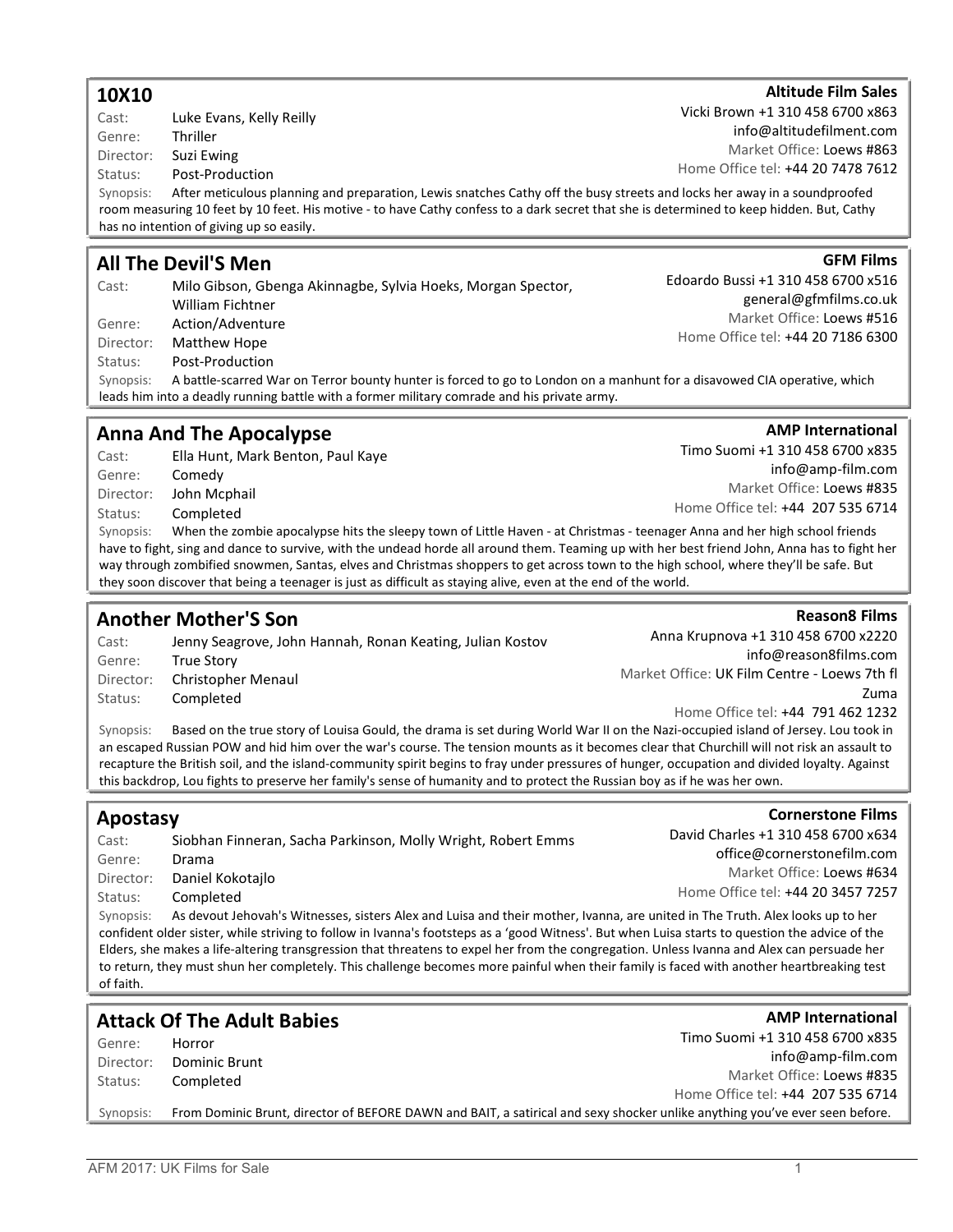### The Banishing

Genre: Horror Director: Chris Smith Status: Pre-Production

#### WestEnd Films

**Protagonist Pictures** 

Sofia Neves +44 7910 322 142 info@westendfilms.com Market Office: Loews #817

Home Office tel: +44 20 7494 8300

Synopsis: 1936, Borley village, England. Lionel, his wife Marianne, and their daughter Adelaide move into town, where Lionel has been posted as the new reverend. He's been tasked by the Church to renew the villagers' faith, which has been lost after the disturbing, unexplained deaths of the previous reverend's family — at the very same mysterious manor where Lionel and his family have settled into. Soon after their arrival, strange events start to occur: ghostly voices, menacing ravens, mysterious wooden totems, and a bruise on Adelaide's leg that grows larger and darker by the day. It soon becomes clear that a malicious entity seeks to possess Adelaide and that the Church and the villagers of Borley are hiding a terrible secret… As the menacing spirit grows stronger, Lionel and Marianne have to confront their beliefs and enlist the help of Harry Price, a famous occultist who's battled the evil spirit once before. Together, they must uncover the terrifying truth about their house and the paranormal force which inhabits it… and hope it isn't already too late for Adelaide.

### Beast

| Cast:     | Jessie Buckley, Johnny Flynn, Geraldine James                                                                      | George Hamilton +1 310 458 6700 x816                                                                                                        |
|-----------|--------------------------------------------------------------------------------------------------------------------|---------------------------------------------------------------------------------------------------------------------------------------------|
| Genre:    | Drama                                                                                                              | info@protagonistpictures.com                                                                                                                |
| Director: |                                                                                                                    | Market Office: Loews #816                                                                                                                   |
| Status:   | Completed                                                                                                          | Home Office tel: +44 20 7734 9000                                                                                                           |
| Synopsis: | In a small island community, a troubled young woman falls for a mysterious outsider who empowers her to escape her |                                                                                                                                             |
|           |                                                                                                                    | oppressive family. When he comes under suspicion for a series of brutal murders she defends him at all costs and learns what she is capable |
| of.       |                                                                                                                    |                                                                                                                                             |

| <b>Beats</b> |                                                                                                                              | <b>Altitude Film Sales</b>        |
|--------------|------------------------------------------------------------------------------------------------------------------------------|-----------------------------------|
| Genre:       | Drama                                                                                                                        | Vicki Brown +1 310 458 6700 x863  |
| Director:    | Brian Welsh                                                                                                                  | info@altitudefilment.com          |
| Status:      | Production                                                                                                                   | Market Office: Loews #863         |
|              |                                                                                                                              | Home Office tel: +44 20 7478 7612 |
| Synopsis:    | In pursuit of adventure and escape, two best friends head out on one last night together to an illegal rave: an electrifying |                                   |
|              | journey into an underworld of anarchy and freedom.                                                                           |                                   |

|                                                                       | <b>Bees Make Honey</b>                                                                                                      | <b>Kew Media Group</b>             |
|-----------------------------------------------------------------------|-----------------------------------------------------------------------------------------------------------------------------|------------------------------------|
| Cast:                                                                 | Alice Eve, Wilf Scolding, Hermione Corfield, Ivanno Jeremiah,                                                               | Judith Baugin +1 310 458 6700 x821 |
|                                                                       | Joséphine De La Baume, Trevor Eve                                                                                           | london@kewmedia.com                |
| Genre:                                                                | Comedy                                                                                                                      | Market Office: Loews #821          |
| Director:                                                             | Jack Eve                                                                                                                    | Home Office tel: +44 20 7851 6506  |
| Status:                                                               | Completed                                                                                                                   |                                    |
| Synopsis:                                                             | BEES MAKE HONEY is a stylish 1930's British murder mystery set during a raucous party in a stately manor home with language |                                    |
| that is a throwback to period rhythms but with a modern ironic twist. |                                                                                                                             |                                    |

| <b>Black Angel</b>                                                                                                                                |                 | <b>Amadeus Entertainment</b>                                                                                            |
|---------------------------------------------------------------------------------------------------------------------------------------------------|-----------------|-------------------------------------------------------------------------------------------------------------------------|
| Genre:                                                                                                                                            | Fantasy         | Ksenia Volochkovskaya +1 310 458 6700 x817                                                                              |
| Director:                                                                                                                                         | Roger Christian | info@amadeus-ent.com                                                                                                    |
| Status:                                                                                                                                           | Pre-Production  | Market Office: Loews #817                                                                                               |
|                                                                                                                                                   |                 | Home Office tel: +44 208 180 2731                                                                                       |
| Synopsis:                                                                                                                                         |                 | Based on the short film, originally commissioned by George Lucas, Black Angel was to complement the Star Wars universe. |
| Black Angel, a crucial part of the Star Wars legacy and long-lost national treasure, is to be made into an epic new feature film with an all-star |                 |                                                                                                                         |
| cast. "One of the most enigmatic films I'd ever seen" Steven Spielberg Story: An epic fantasy based on a Knight who undertakes a classic          |                 |                                                                                                                         |
| heroes journey to fight the Black Angel and the Demon King in the lands of Serandal. Guided by the sorcerer Myrddin and aided by Princess         |                 |                                                                                                                         |
| Kyna the daughter of a rival King, they take on an epic adventure to stop the darkness from taking over the lands and allowing the Demon          |                 |                                                                                                                         |

King to reign supreme.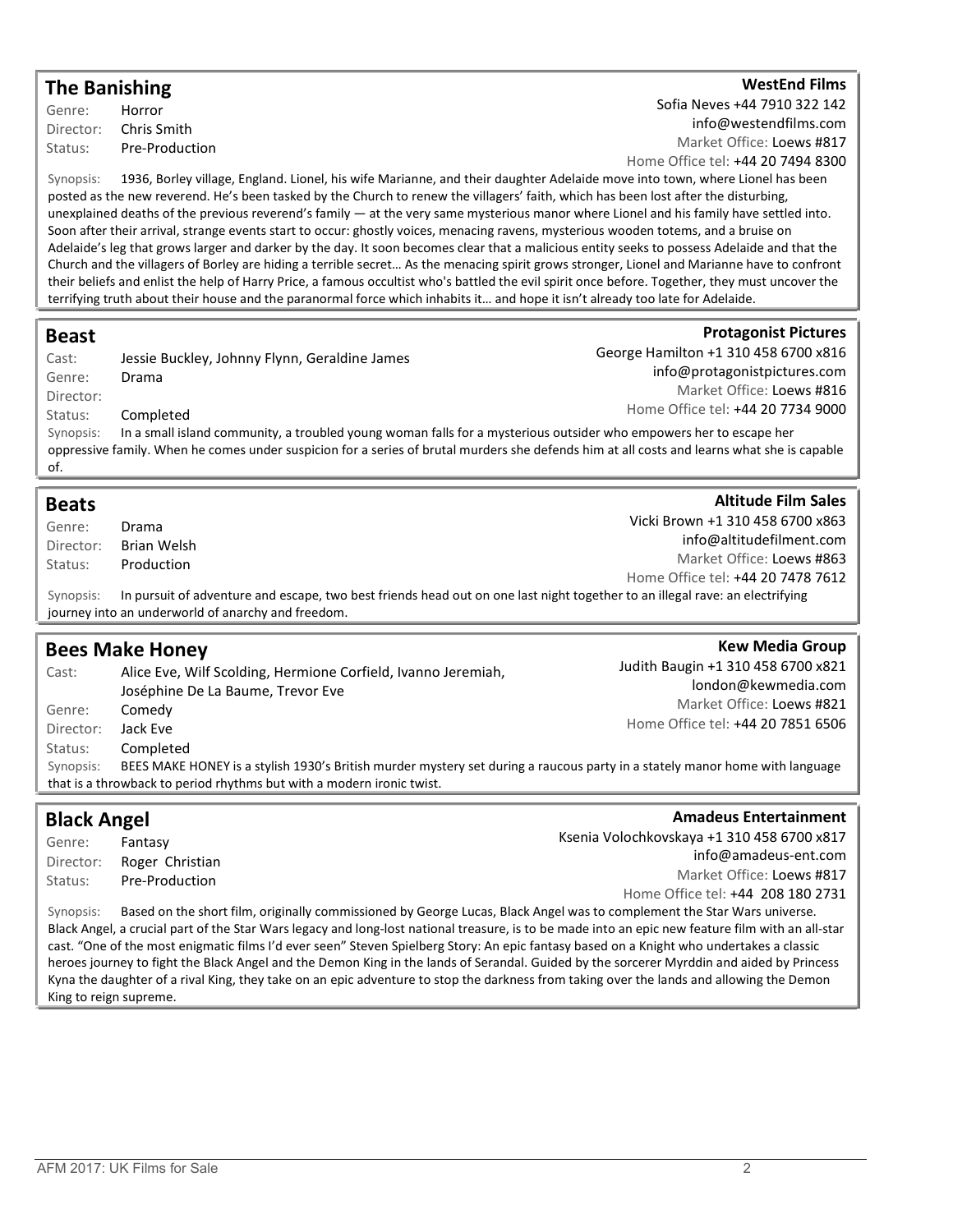#### AFM 2017: UK Films for Sale 3

| <b>Boogie Man</b>                 |                                                                                                                                                                                                                                                                                                         | The Little Film Company                                                                        |
|-----------------------------------|---------------------------------------------------------------------------------------------------------------------------------------------------------------------------------------------------------------------------------------------------------------------------------------------------------|------------------------------------------------------------------------------------------------|
| Cast:<br>Genre:                   | Ankush Khanna, Amy Jackson, Aston Merrygold, Jerry-Lane<br>Pears, Seth Roshan, Nick Moran<br>Comedy                                                                                                                                                                                                     | Darren Kwan +1 310 458 6700 x814<br>info@thelittlefilmcompany.com<br>Market Office: Loews #814 |
| Director:<br>Status:<br>Synopsis: | Andy Morahan<br>Completed<br>A British-Indian teenager struggles with his cultural heritage in modern-day London; falling for a 20-something actress/model<br>during a 1970s-themed exhibition and becoming obsessed with both her, the fashion and music of the 70's era, all the while trying to keep | Home Office tel: +1 818 762 6999                                                               |
|                                   | his family's Indian traditionalism and the impending responsibilities of adulthood at bay.                                                                                                                                                                                                              |                                                                                                |
|                                   | <b>The Bookshop</b>                                                                                                                                                                                                                                                                                     | <b>Celsius Entertainment</b>                                                                   |

### The Bookshop

Cast: Emily Mortimer, Bill Nighy, Patricia Clarkson Genre: Drama Director: Isabel Coixet Status: Post-Production

Synopsis: Based on Penelope Fitzgerald's novel of the same name; 'The Bookshop' is set in 1959, Florence Green (Emily Mortimer), a free spirited widow, puts grief behind her and risks everything to open up a bookshop - the first such shop in the sleepy seaside town of Hardborough, England. Fighting damp, cold and considerable local apathy she struggles to establish herself but soon her fortunes change for the better. By exposing the narrow minded local townsfolk to the best literature of the day including Nabokov's scandalising "Lolita" and Ray Bradbury's "Fahrenheit 451", she opens their eyes thereby causing a cultural awakening in a town which has not changed for centuries. Her activities bring her a kindred spirit and ally in the figure of Mr Brundish (Bill Nighy) who is himself sick of the town's stale atmosphere. But this mini social revolution soon brings her fierce enemies: she invites the hostility of the town's less prosperous shopkeepers and also crosses Mrs. Gamart (Patricia Clarkson) Harborough's vengeful, embittered alpha female who is herself a wannabe doyenne of the local arts scene. When Florence refuses to bend to Gamart's will, they begin a struggle not just for the bookshop but for the very heart and soul of the town.

### The Boy Who Harnessed The Wind

Cast: Chiwetel Ejiofor, Maxwell Simba , Aissa Maiga, Lily Banda, Ivanno Jeremiah, Noma Dumezweni Genre: Drama Director: Chiwetel Ejiofor Status: Production Synopsis: About a 14 year old Malawi boy from a small village who went on to teach himself how to harness wind energy to power his family's home and provide water for his village.

## Cain Hill

Cast: Gemma Atkinson, Michael Parr Genre: Horror Director: Gene Fallaize Status: Completed Michael John +1 310 458 6700 x727 info@evolutionaryfilms.com Market Office: Loews #727 Home Office tel: +44 208 215 3340 Synopsis: A group of documentary filmmakers are filming a TV special about the events which have occurred at the famous and mysterious abandoned Cain Hill asylum many years earlier, and the unexplained abductions and murders that have occurred at the site since then. The group soon learn that one of the inmates lever left Cain Hill at all…

## Charismata

Genre: Thriller Director: Andy Collier Status: Completed

Synopsis: Rebecca Faraway fears she might be out of her depth. As a rookie detective struggling to find acceptance in a police department defined by a culture of bullying and intolerance, things go from bad to worse when the chief suspect in a series of brutal ritualistic murders takes a personal interest in her. A game of cat and mouse ensues which sees Rebecca's grasp on reality beginning to spiral out of control, leading to a terrifying climax where she needs to fight for her sanity, her life and maybe even her soul. Set in a bleak and cynical post-2016 London, Charismata combines a tense, fast moving police thriller reminiscent of Fincher's "Se7en" with a nightmarish, paranoia-infused psychological horror story which tips its hat to Polanski's classic Apartment Trilogy: "Repulsion", "Rosemary's Baby" and "The Tenant".

David Charles +1 310 458 6700 x634 office@cornerstonefilm.com Market Office: Loews #634 Home Office tel: +44 20 3457 7257

**Cornerstone Films** 

**Evolutionary Films** 

Thierry Wase-Bailey +1 310 458 6700 x527 in@celsiusentertainment.com Market Office: Loews #527 Home Office tel: +44 20 7193 1801

### The Little Film Company

Raven Banner Entertainment

info@ravenbanner.ca Market Office: Loews #601 Home Office tel: +1 416 778 9090

Michaelangelo Masangkay +1 310 458 6700 x601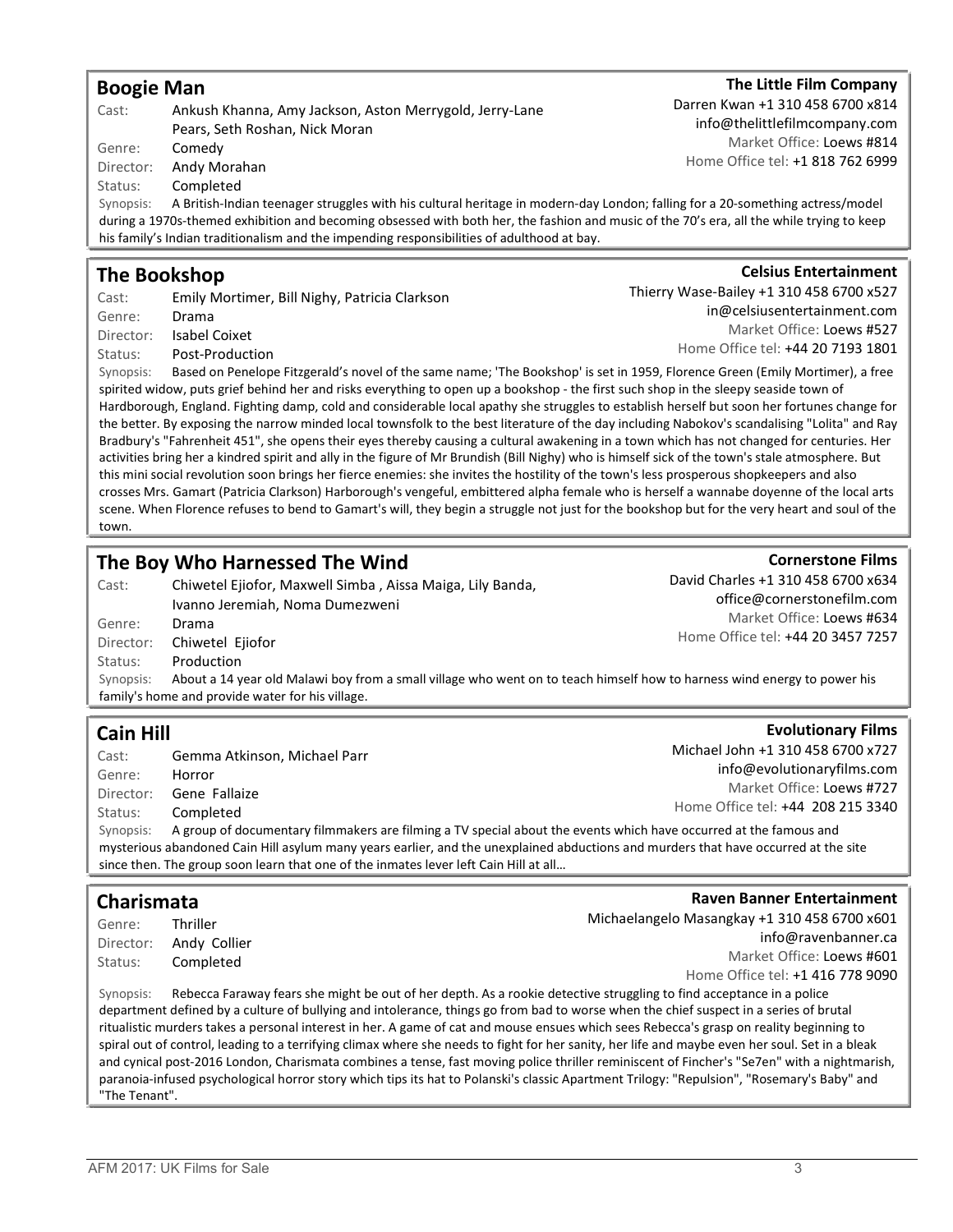## The Climb

Genre: Documentary Director: Michael Woodward Status: Completed

### The Works Int'l

WestEnd Films

**Protagonist Pictures** 

Clare Crean +1 310 458 6700 x2221 international@theworksfilmgroup.com Market Office: UK Film Centre - Loews 7th fl Topanga Home Office tel: +44 207 612 1080

Synopsis: 11 JULY 2013, 3AM. After months of training, under the cover of darkness six women begin their illegal ascent of the tallest building in Europe...

What spurred them on and what kept them going? Were they prepared to fail, or worse, to fall? Behind the climbers was a team of tacticians, climbing experts, supporters (and lawyers) who planned and rehearsed with them - but ultimately had to let them climb alone. THE CLIMB tells a story of courage, endurance and the power of teamwork.

### Close

Cast: Noomi Rapace, Sophie Nélisse, Eoin Macken, Indira Varma Genre: Action/Adventure Director: Vicky Jewson Status: Pre-Production

Sofia Neves +44 7910 322 142 info@westendfilms.com Market Office: Loews #817 Home Office tel: +44 20 7494 8300

Synopsis: Sam is the world's toughest female bodyguard, tasked with protecting high profile targets for terrorism and assassination. She fought her way to the top in a man's world and feels more at home in the war zones of Sudan than back at her L.A. apartment. When she's assigned to protect a VIP in Morocco, she thinks she's in for a quick and easy job. That VIP turns out to be Zoe, a young and very rich heiress who's never left her bubble of wealth and who isn't keen on being baby sat. Sam can take a bullet for a president, but young privileged girls aren't her specialty — especially a spoiled one. When Zoe's bulletproof, secluded compound comes under attack in an explosive kidnapping attempt, Sam's skills are put to the test. Accused of murder themselves, they must find a way to work together, determined to and hunt the attackers and their corrupt employers.

### Cold War

Cast: Tomasz Kot, Joanna Kulig, Agata Kulesza Genre: Drama Director: Pawel Pawlikowski Status: Production George Hamilton +1 310 458 6700 x816 info@protagonistpictures.com Market Office: Loews #816 Home Office tel: +44 20 7734 9000 Synopsis: Cold War is a passionate love story between two people of different backgrounds and temperaments, who are fatally mismatched and yet fatefully condemned to each other. Set against the background of the Cold War in the 1950s in Poland, Berlin, Yugoslavia and Paris – the film depicts an impossible love story in impossible times.

### Colette

Cast: Keira Knightley, Dominic West, Fiona Shaw, Robert Pugh, Denise Gough Genre: Biography Director: Wash Westmoreland Status: Production

HanWay Films Janina Vilsmaier +1 310 458 6700 x744 info@hanwayfilms.com Market Office: Loews #744 Home Office tel: +44 207 290 0750

Synopsis: Keira Knightley plays Colette in the fascinating story of the woman behind the scandalous Claudine and Gigi novels that dazzled French society in 1920s Paris.

The film follows Colette's rise from country girl to darling of the Parisian demi-monde with her husband Willy Gauthier-Villars (Dominic West). An author in his own right, Willy mentors Colette and later betrays her, as her stories gain them fame and notoriety. COLETTE is a compelling insight into the life of a brilliant young woman as she forges her own independence.

| <b>Creation Stories</b> |                | <b>Kaleidoscope Film Dist</b>                |
|-------------------------|----------------|----------------------------------------------|
| Cast:                   | Ewen Bremner   | Daniel Cooper +1 310 458 6700 x2220          |
| Genre:                  | Drama          | sales@kaleidoscopefilmdistribution.com       |
| Director:               | Nick Moran     | Market Office: UK Film Centre - Loews 7th fl |
| Status:                 | Pre-Production | Zuma                                         |
|                         |                | Home Office tel: +44 20 3397 4410            |
|                         |                |                                              |

Synopsis: From best-selling British author, Irvine Welsh, Creation Stories explores the life and achievements of Scottish music mogul, Alan McGee. His notoriously hedonistic label, Creation Records, launched iconic bands such as Oasis, Primal Scream, and The Jesus & Mary Chain; standing at the forefront of the Britpop movement, and selling over 60 million records worldwide. It's a story of relentless ambition; mental torment; drugs; bankruptcy; unfathomable wealth; and courting politicians – and of how one written-off young Glaswegian upstart rose to irrevocably change the face of British culture.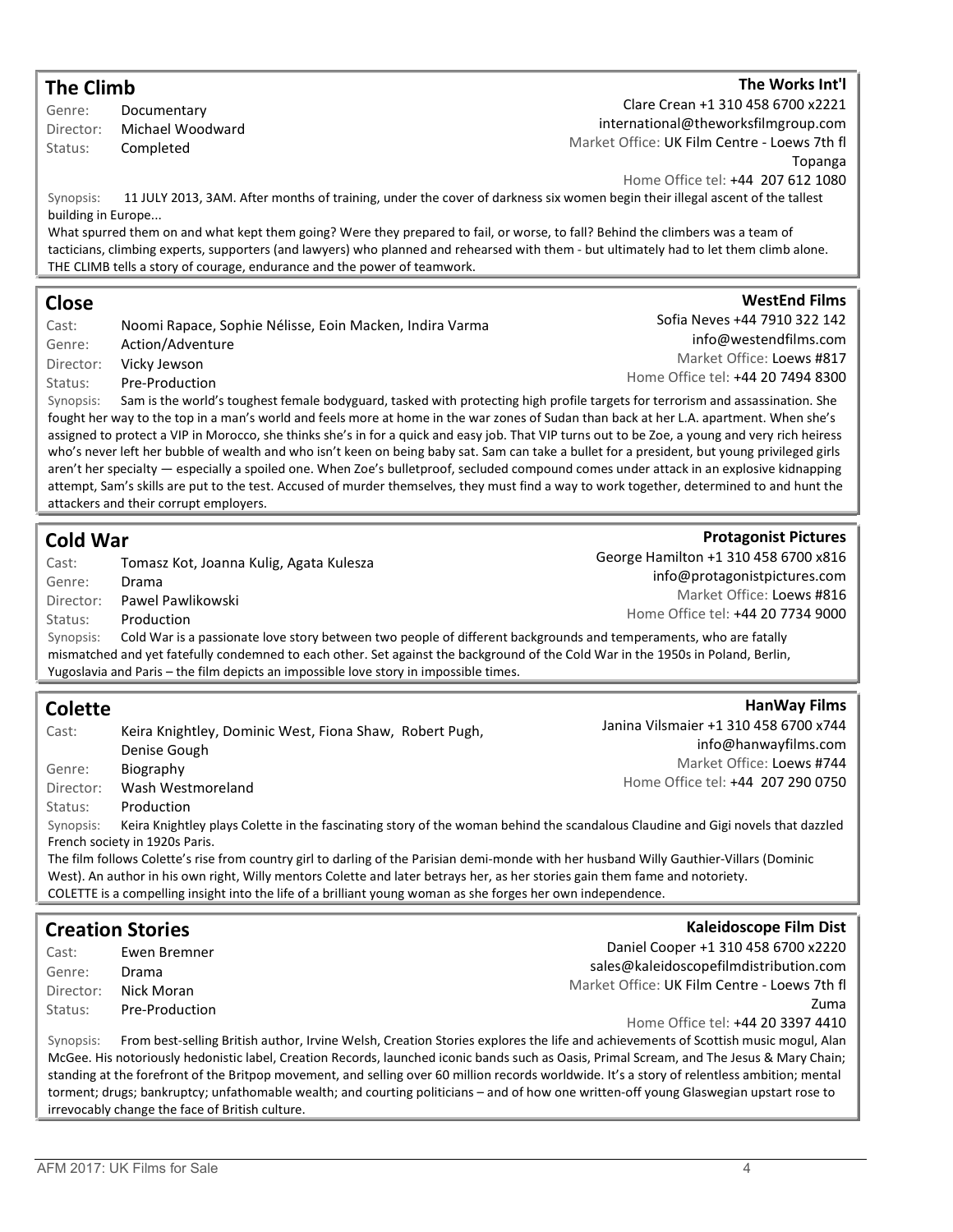### The Cured

Genre: Horror Director: David Freyne Status: Completed

**BAC Films** 

Marie Garrett +1 310 458 6700 x612

sales@bacfilms.fr

Market Office: Loews #612 Home Office tel: +33 1 80 49 10 00

Synopsis: Ellen Page stars in this gloriously terrifying yet thought-provoking horror thriller about the fraught process of reintegrating formerly infected flesh-eaters into society in the aftermath of a zombie plague. If the past 50 years of zombie movies have taught us anything, it's that there are fates worse than death. But how are we to feel when the dead come back to us as — seemingly — the same old neighbours, colleagues, and loved ones we once knew? Starring Academy Award nominee Ellen Page (also at this year's Festival in My Days of Mercy) and Sam Keeley, David Freyne's accomplished first feature presents an unfathomable dilemma: what happens after a zombie plague has been contained and cured, and those once infected attempt to reintegrate into society? Senan (Keeley) has been through hell. When the plague swept across Ireland he was among the thousands afflicted and rendered into rabid ghouls. Senan did horrible things he cannot forget — and neither can the public, nor the authorities charged with policing those released from captivity. Senan's sister-in-law Abbie (Page), however, is willing to give him a second chance. She lets him live with her and her young son, believing that Senan's actions while infected were beyond his control. But as an angry anti-cured movement burgeons in tandem with an increasingly radicalized procured movement, Abbie is forced to question just how far her trust should be pushed. Like any great zombie flick, The Cured works on several levels: it's a gloriously terrifying horror-thriller packed with enough jump scares to satisfy genre fans, yet it also displays an intellect and heart that provoke empathy even as it takes aim at the ways in which humans beings fail each other.

### Dark River

### **Protagonist Pictures**

| Cast:     | Ruth Wilson, Mark Stanley, Sean Bean                                                                                        | George Hamilton +1 310 458 6700 x816                                                                                                        |
|-----------|-----------------------------------------------------------------------------------------------------------------------------|---------------------------------------------------------------------------------------------------------------------------------------------|
| Genre:    | Drama                                                                                                                       | info@protagonistpictures.com                                                                                                                |
| Director: | Clio Barnard                                                                                                                | Market Office: Loews #816                                                                                                                   |
| Status:   | Post-Production                                                                                                             | Home Office tel: +44 20 7734 9000                                                                                                           |
| Synopsis: | Following the death of her father, Alice (Ruth Wilson) returns to her hometown for the first time in 15 years, to claim the |                                                                                                                                             |
|           |                                                                                                                             | tenancy to the family farm she believes is rightfully hers. Once there she is confronted by a brother (Mark Stanley) she barely recognises, |

tenancy to the family farm she believes is rightfully hers. Once there she is confronted by a brother (Mark Stanley) she barely recognises, worn down by years of trying to keep the farm going, who is naturally hostile to her arrival and her claim. Alice must confront traumatic memories and family betrayals to find a way to restore the farm and salvage the bond with her brother…before both are irrevocably lost.

### Dark Show

Cast: Joanne Mccallin, Malcolm Conrath, Matthew Mellalieu, Tony Simonneau Genre: Horror

Euroobscura Marco Magni +1 818 468 9796 info@euroobscura.com Home Office tel: +1 818 468 9796

Kaleidoscope Film Dist

Director: Olivier Parthonnaud

Status: Completed

Synopsis: X-Trem Limit is a famous British TV show. The concept of the show is to take a random person and make him surpass his limits through a series of extreme sports tests. The show team decides to bring a touch of exoticism in the selection of their candidate. They want a French actor. Kate, the presenter, and Tim, the cameraman, embark David, a French candidate, for a series of four tests. The fourth test must be a base jump. But our three protagonists are surprised in the mountain by a storm of a rare violence. They find refuge in a medieval castle in the middle of nowhere. During the night, strange sounds resound in the immense castle, scary cries, half human, half animal. They are soon chased by a psychopathic killer, with strange tattoos and dressed like a Knight Templar from the twelve century. Kate, David and Tim will have to surpass their limits in order to survive this nightmare.

### A Dark Song

| Cast:  | Steve Oram, Catherine Walker |
|--------|------------------------------|
| Genre: | Horror                       |
|        | Director: Liam Gavin         |
|        | Status: Completed            |
|        |                              |

Daniel Cooper +1 310 458 6700 x2220 sales@kaleidoscopefilmdistribution.com Market Office: UK Film Centre - Loews 7th fl Zuma Home Office tel: +44 20 3397 4410

Synopsis: Sophia is grief-stricken and overwhelmed with sadness since the untimely death of her young daughter. In a desperate attempt to achieve some form of closure, she reaches out to Solomon, an occultist with experience in an ancient invocation ritual that Sophia believes will allow her to make contact with her deceased child. Locked away in a remote country house, the pair undergo a long and arduous ritual, risking both their mental and physical safety as they attempt to access a world beyond their understanding. But when Solomon finds out that Sophia has not been truthful about her wish, a greater danger threatens them. In the dark, they find that they are no longer alone in the house. They are now in the world of real angels, and real demons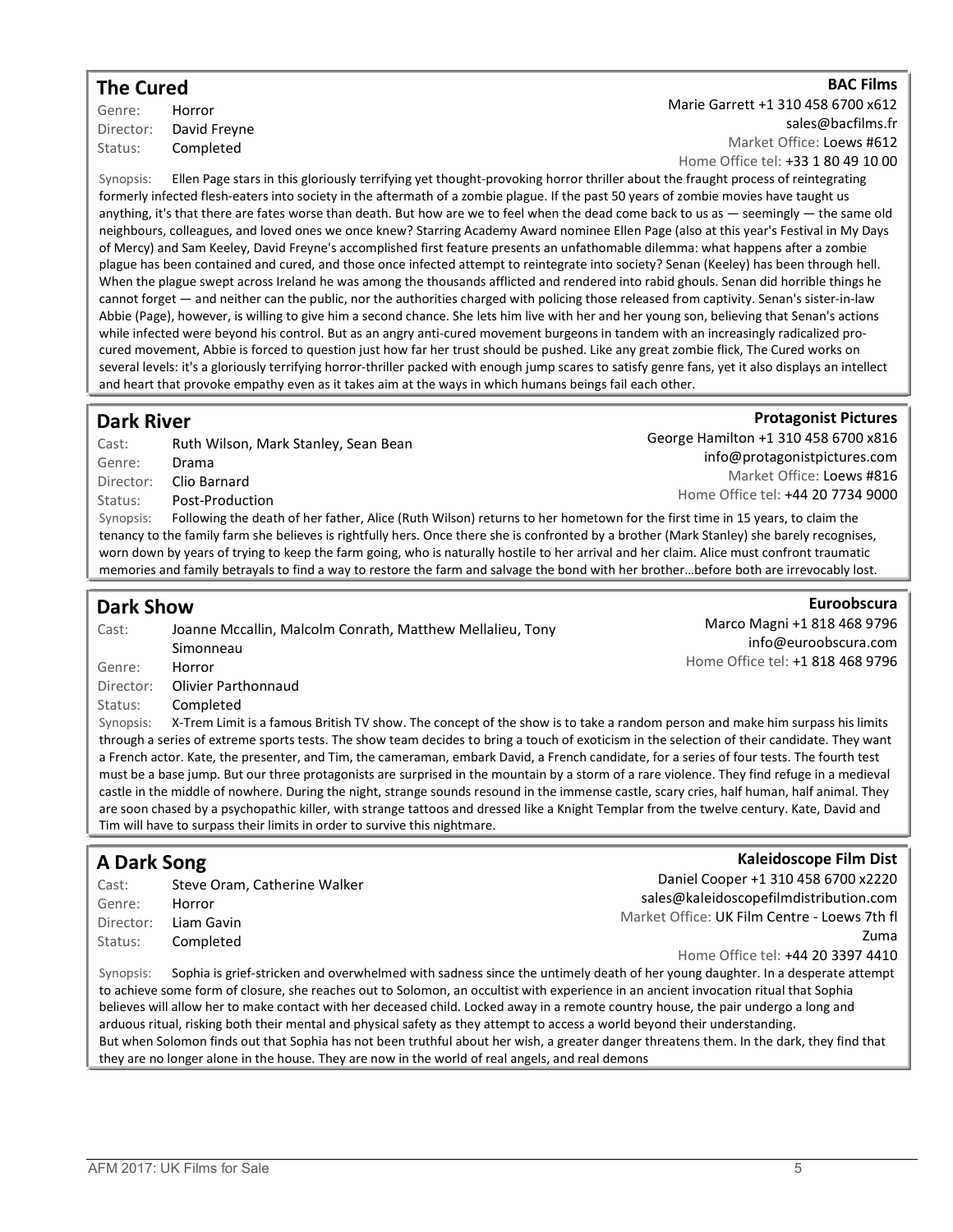### **Dateless**

Genre: Comedy Director: Joseph Baar Status: Pre-Production

#### **Truffle Pictures**

**Altitude Film Sales** 

Caroline Couret-Dèlegue +1 310 458 6700 x2221 info@trufflepictures.com Market Office: UK Film Centre - Loews 7th fl Topanga

Home Office tel: +44 20 7993 2462

Synopsis: When Rosa, a lonely but gifted art expert, is hired to authenticate the origins of a 6,000-year-old bowl a surprising relationship develops. They can see into each other's pasts and, given its age, the Bowl has an extensive repertoire of stories of outlandish human behaviour through the years, which it recalls in witty, atmospheric style. Meanwhile, Rosa has taken in house-guest Nicki, a manipulative temptress with an ever-growing trail of scorned lovers. Nicki embarks on stealing and selling the contents of Rosa's flat while seducing and swindling her way through London. Rosa's hapless quest for romance sees her dates becoming increasingly disastrous, her frustration eventually leading her to kidnap the TV dating expert whose advice had only worsened her situation. All the time, Rosa is trying to keep the Bowl to herself, desperately avoiding Marius, the eccentric antiques collector who initially sought her valuation of the piece. With a guardian angel returned from the dead running all over town keeping Nicki safe and out of trouble, Rosa somehow survives the legion of colourful characters and mayhem surrounding her. But will this quirky entourage – not least the watchful eye of the Bowl – make or break her search for love?

### Dead In A Week (Or Your Money Back)

| Cast:                                                                                                                                       | Tom Wilkinson, Aneurin Barnard, Marion Bailey | Vicki Brown +1 310 458 6700 x863  |
|---------------------------------------------------------------------------------------------------------------------------------------------|-----------------------------------------------|-----------------------------------|
| Genre:                                                                                                                                      | Comedy                                        | info@altitudefilment.com          |
| Director:                                                                                                                                   | Tom Edmunds                                   | Market Office: Loews #863         |
| Status:                                                                                                                                     | Post-Production                               | Home Office tel: +44 20 7478 7612 |
| After seven unsuccessful suicide attempts, William outsources the task to Leslie, an ageing hitman on the brink of retirement.<br>Synopsis: |                                               |                                   |
| But with the contract signed and death assured within a week (or his money back) William finally discovers a reason to live.                |                                               |                                   |

### The Death Of Stalin

Cast: Steve Buscemi, Michael Palin, Jeffrey Tambor, Rupert Friend, Olga Kurylenko, Simon Russell Beale, Jason Isaacs, Andrea Riseborough, Paddy Considine Genre: Black comedy Director: Armando Iannucci Status: Completed

**Gaumont** Adeline Falampin +1 310 395 9700 x208 mpereira@gaumont.fr Market Office: Le Merigot #208 Home Office tel: +33 1 46 43 20 00

Synopsis: On the night of March the 2nd 1953, a man is dying. A terrible stroke is wracking his entire body. He is drooling. He is pissing himself. He is about to kick the bucket and if you play your cards right, his job is yours to take. The man is Joseph Stalin - dictator, tyrant, butcher, as well as Secretary General of the USSR. THE DEATH OF STALIN is a satire about the days before the funerals of the Nation's Father. Days that shine a sardonic light on all the madness, depravity and inhumanity of totalitarianism. Days that will see the men surrounding him fight to inherit his supreme power. And it's all based on true events.

### Denmark

Cast: Rafe Spall Genre: Comedy Director: Adrian Shergold Status: Pre-Production

WestEnd Films Sofia Neves +44 7910 322 142 info@westendfilms.com Market Office: Loews #817 Home Office tel: +44 20 7494 8300

Synopsis: Herb's life is a mess. He's lost his welfare, can't hold a job, can't talk to his son, has a neighbour who won't shut up and a diet that consists mainly of cheap beer and mushy peas. It's no way to live and he knows it. Then he learns from a TV news report that Danish prisoners have it way better than he does: a job, accessible healthcare, the quiet of the countryside, even an HDTV. They're practically living in hotels. He says goodbye (and good riddance) to his dingy flat and smuggles himself to Denmark aboard a cargo ship, landing in a quaint town with everything he needs -- including a bank to rob. But when he meets a friendly local barmaid and a lovable stray dog that won't leave his side, he begins to wonder if prison really is his only chance of a fulfilling life.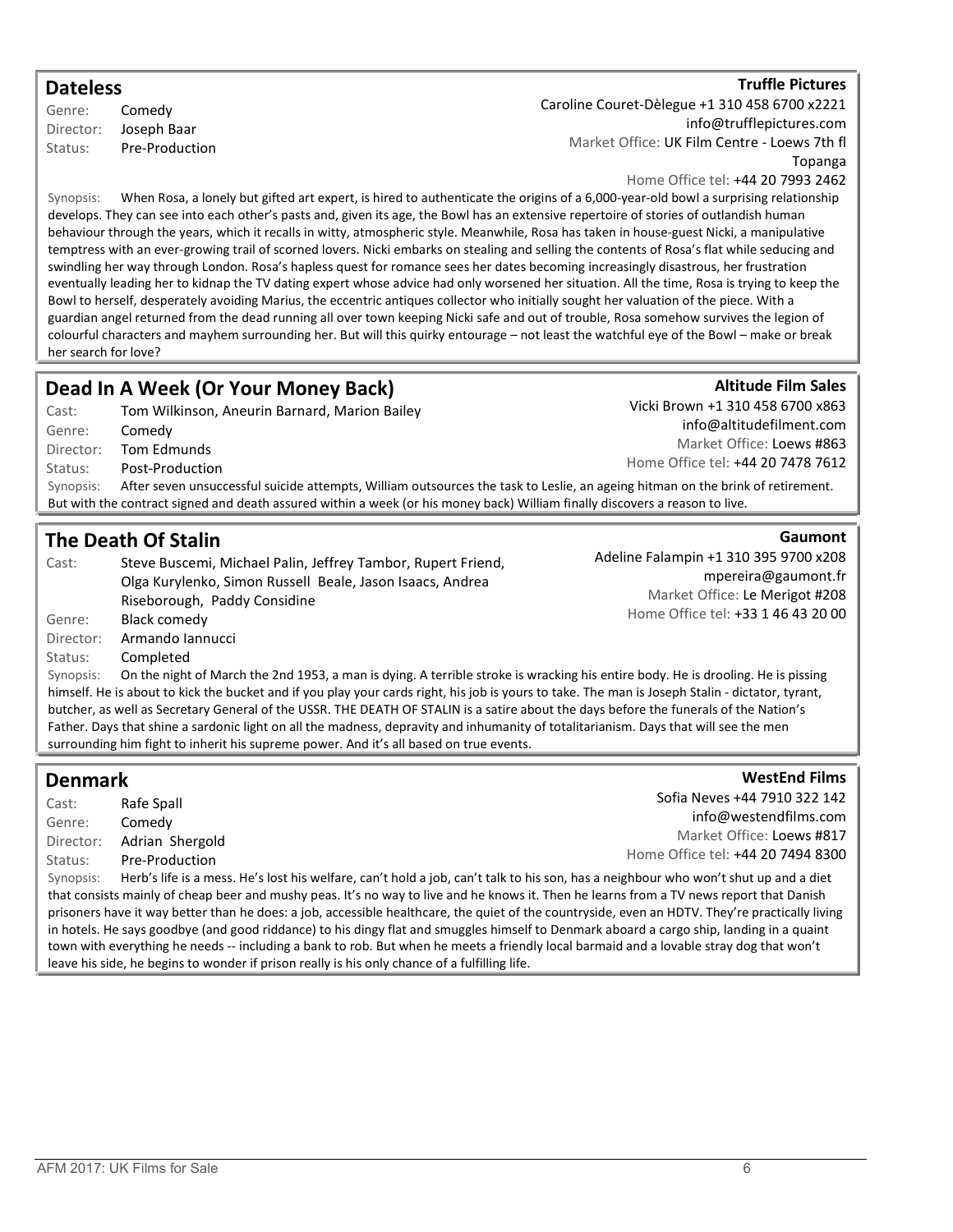### Double Date Cast: Michael Socha, Georgia Groome, Danny Morgan, Kelly Wenham Status: Completed Edward Parodi +1 310 458 6700 x2221 info@filmconstellation.com Synopsis: Meet innocent Jim, terrified of girls, and on a reluctant quest to prove his manhood the night before he turns 30. He and his cocky friend Alex think they've hit the jackpot when they meet the beautiful siblings Kitty and Lulu, who seem up for anything on a wild party-fuelled night. But little do they know that the femmes fatales want to make Jim lose much more than just his virginity… Getting laid has never been so bloody difficult. Dystopia **Premiere Entertainment Group** Elias Axume +1 310 458 6700 x717

Cast: Michael Copon, Simon Phillips, Sheena Colette Genre: Science-fiction Director: Paul Tanter Status: Completed elias@premiereent.com Market Office: Loews #717 Home Office tel: +1 213 534 3139 Synopsis: It's 2037 and the world is slowly dying from a virus that has rendered mankind infertile. Desperate to find a solution, a pair of scientists mistakenly create a time machine. They set to travel back in time in hopes of changing the events of their past and preventing the virus from ever existing.

### Earth: One Amazing Day

| Genre:    | Documentary  |
|-----------|--------------|
| Director: | Peter Webber |
| Status:   | Completed    |

Synopsis: Spend twenty-four hours on the most amazing planet in the known universe, Earth.

Experience Earth's creatures in a way never filmed before - up close and personal, using filming techniques that let us share the intimacy of their lives. Witness the power of our planet, in a day that will change how you look at life. See the World in a way will help us make connections you've never imagined. All animals are connected to the planet we call home – and shaped by the forces which drive it. Even the most familiar species – ourselves!

#### Eat Local Cast: Charlie Cox, Mackenzie Crook, Dexter Fletcher, Ruth Jones, Tony Curran, Freema Agyeman, Eve Myles, Vincent Regan, Annette Crosbie, Billy Cook Genre: Action/Adventure Director: Jason Flemyng Status: Completed Edoardo Bussi +1 310 458 6700 x516 Synopsis: In a quiet country farmhouse, Britain's vampires gather for their once-every-fifty-years meeting. Others will be joining them too: unwitting Essex boy Sebastian Crockett, whose promise of a night of passion with ravishing cougar Vanessa quickly turns into a fight for survival after she decides to introduce him to some of her friends - the coven of hungry vampires. As if Sebastian's night couldn't get any worse, a heavily armed band of mercenary vampire hunters led by the steadfast Captain Bingham, crashes the party - and much like the vampires, they're out for blood. It's going to be a night to remember Edie Cast: Sheila Hancock, Kevin Guthrie, Amy Manson, Paul Brannigan, Wendy Morgan Genre: Drama Director: Simon Hunter **Truffle Pictures** Caroline Couret-Dèlegue +1 310 458 6700 x2221 info@trufflepictures.com Market Office: UK Film Centre - Loews 7th fl Topanga

Status: Completed Synopsis: Edith Moore (Edie) is a bitter, gruff woman in her eighties. In the months following her husband George's death, Edie's strained relationship with her daughter Nancy begins to worsen. The question over Edie's future looms large; while Edie tries hardto convince Nancy she can manage fine by herself, Nancy is making plans for her mother to move to a retirement home. Edie feels like it is the beginning of the end. It seems she will die with all the regrets of her past intact and one regret haunts her most of all. When Edie was married, her father planned a climbing trip for them in the Scottish Highlands. Edie yearned to go, but her husband George, a difficult and controlling man, made her stay at home, nearly thirty years later, Edie decides to make the trip herself alone.

Home Office tel: +44 20 7993 2462

### **Film Constellation**

## Market Office: UK Film Centre - Loews 7th fl Topanga Home Office tel: +44 20 7702 0605

### Goldcrest Films International

Asia Muci +1 310 458 6700 x618 sales@goldcrestfilms.com Market Office: Loews #618 Home Office tel: +44 2074378696

#### **GFM Films**

### general@gfmfilms.co.uk Market Office: Loews #516 Home Office tel: +44 20 7186 6300

Genre: Comedy Director: Benjamin Barfoot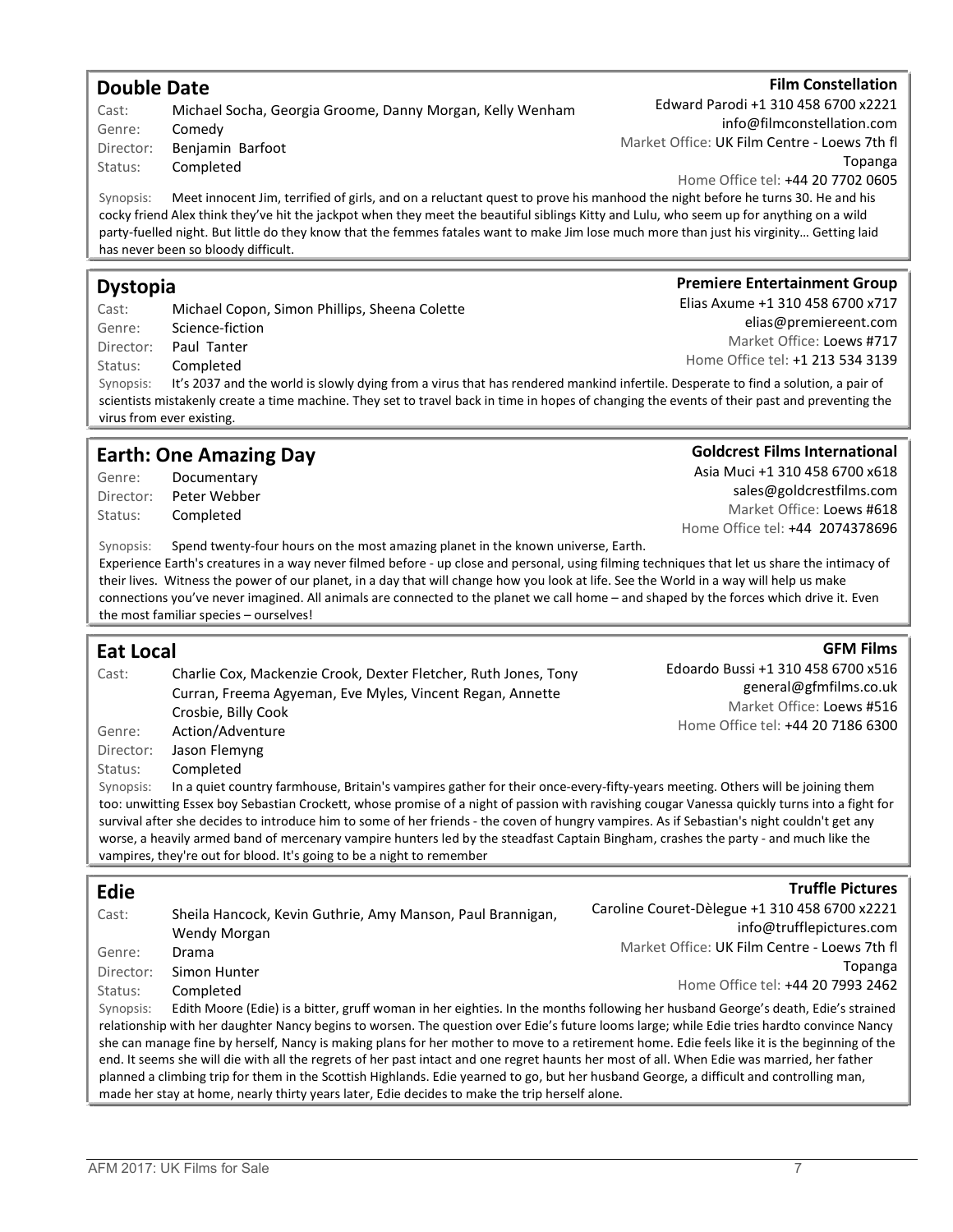### Eric Clapton: Life In 12 Bars

Genre: Documentary Director: Lili Fini Zanuck Status: Completed

**Altitude Film Sales** Vicki Brown +1 310 458 6700 x863 info@altitudefilment.com Market Office: Loews #863 Home Office tel: +44 20 7478 7612

Synopsis: An intimate, revealing musical odyssey on the life and career of guitar virtuoso Eric Clapton, told by those who have known him best, including BB King, Jimi Hendrix, and George Harrison. The press conference for this film takes place on Monday, September 11 at 10:30am. For Eric Clapton, blues music made a strong impression at a young age: "It was always one man with his guitar versus the world. He was completely alone and had no options other than to just sing and play to ease his pain." Over a five-decade career, Clapton has proven himself to be a guitar virtuoso, creating rock music deeply influenced by the blues. In this documentary, he reflects candidly on how his life experiences were channelled into music. The film traces his career through The Yardbirds, Cream, Blind Faith, Derek and the Dominos, and his solo years, telling the stories behind hits like "For Your Love," "Layla," and "Tears in Heaven."

### An Evening With Beverly Luff Linn

| Cast:     | Aubrey Plaza, Jemaine Clement, Emile Hirsch, Matt Berry, Craig                                                             | George Hamilton +1 310 458 6700 x816 |
|-----------|----------------------------------------------------------------------------------------------------------------------------|--------------------------------------|
|           | Robinson                                                                                                                   | info@protagonistpictures.com         |
| Genre:    | Comedy                                                                                                                     | Market Office: Loews #816            |
| Director: | Jim Hosking                                                                                                                | Home Office tel: +44 20 7734 9000    |
| Status:   | Post-Production                                                                                                            |                                      |
| Synopsis: | Lulu Danger's unsatisfying marriage takes a fortunate turn for the worse when a mysterious man from her past comes to town |                                      |
|           | to perform a mysterious event called An Evening With Beverly Luff Linn; For One Magical Night Only.                        |                                      |

### Finding Your Feet

| Cast:     | Imelda Staunton, Timothy Spall, Celia Imrie, Joanna Lumley,                                                                                    | George Hamilton +1 310 458 6700 x81 |
|-----------|------------------------------------------------------------------------------------------------------------------------------------------------|-------------------------------------|
|           | David Hayman                                                                                                                                   | info@protagonistpictures.com        |
| Genre:    | Comedy                                                                                                                                         | Market Office: Loews #81            |
| Director: | <b>Richard Loncraine</b>                                                                                                                       | Home Office tel: +44 20 7734 900    |
| Status:   | Completed                                                                                                                                      |                                     |
| Synopsis: | When 'Lady' Sandra Abbott discovers that her husband of forty years is having an affair with her best friend she seeks refuge i                |                                     |
|           | London with her estranged, older sister Bif. The two could not be more different - Sandra is a fish out of water next to her outspoken, seria  |                                     |
|           | dating, free spirited sibling. But different is just what Sandra needs at the moment, and she reluctantly lets Bif drag her along to her dance |                                     |

class, where gradually she starts finding her feet... and romance.

### The Fitzroy

| Cast:     | Cerith Flinn, Jan Anderson, Kenneth Collard                                                                                         | Cindy Nielson Mullen +1 310 458 6700 x555                                                                                                |
|-----------|-------------------------------------------------------------------------------------------------------------------------------------|------------------------------------------------------------------------------------------------------------------------------------------|
| Genre:    | Comedy                                                                                                                              | info@montecristoentertainment.com                                                                                                        |
| Director: | Andrew Hammer                                                                                                                       | Market Office: Loews #555                                                                                                                |
| Status:   | Completed                                                                                                                           | Home Office tel: +49 22 15 10 91 891                                                                                                     |
| Synopsis: | Set in a post-apocalyptic 1950's, The Fitzroy hotel, a derelict submarine beached just off Margate, is the last place for a         |                                                                                                                                          |
|           |                                                                                                                                     | traditional summer holiday. Bernard, the hotel's bellboy, cook, maintenance man and general dogsbody faces a constant battle to keep the |
|           | decaying hotel airtight and afloat. But when he falls in love with the scheming femme-fatal Sonya, he is thrown into a web of lies, |                                                                                                                                          |

decaying hotel airtight and afloat. But when he falls in love with the scheming femme-fatal Sonya, he is thrown into a web of lies, backstabbing and chaos. As his world implodes, Bernard must choose between the woman he thinks he loves and the hotel submarine keeping them all alive.

### The Forgiven

| Cast:                                                                                      | Forrest Whitaker, Eric Bana                                                                                                           | Jaewoo Kim +1 310 458 6700 x531                                                                                              |
|--------------------------------------------------------------------------------------------|---------------------------------------------------------------------------------------------------------------------------------------|------------------------------------------------------------------------------------------------------------------------------|
| Genre:                                                                                     | Drama                                                                                                                                 | mail@13films.net                                                                                                             |
| Director:                                                                                  | Roland Joffe                                                                                                                          | Market Office: Loews #531                                                                                                    |
| Status:                                                                                    | Completed                                                                                                                             | Home Office tel: +1 310 358 3026                                                                                             |
| Synopsis:                                                                                  |                                                                                                                                       | Archbishop Desmond Tutu (Whitaker) finds himself morally and intellectually challenged by Piet Blomfield (Bana), a convicted |
|                                                                                            | murderer serving a life sentence in prison and seeking redemption for the atrocities he committed. Tutu must fight to hold together a |                                                                                                                              |
| country threatening to tear itself apart once again without losing himself in the process. |                                                                                                                                       |                                                                                                                              |

13 Films

Jaewoo Kim +1 310 458 6700 x531 mail@13films.net Market Office: Loews #531

310 458 6700 x816

**Protagonist Pictures** 

gonistpictures.com Office: Loews #816 +44 20 7734 9000

**Montecristo International** 

**Protagonist Pictures**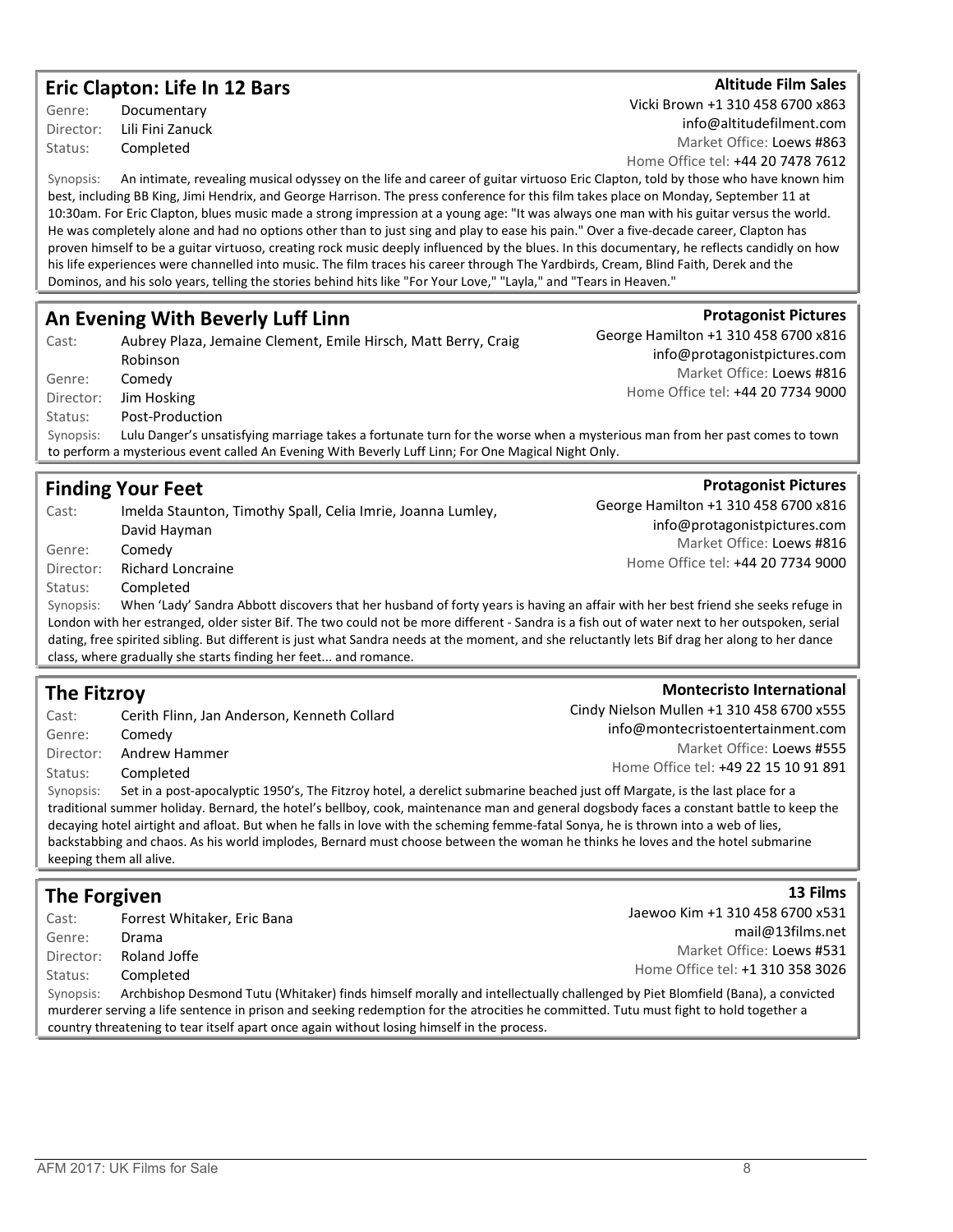|                                                                                                                                                 | <b>The Gaelic King</b>                                                                                                          | <b>Truffle Pictures</b>                       |
|-------------------------------------------------------------------------------------------------------------------------------------------------|---------------------------------------------------------------------------------------------------------------------------------|-----------------------------------------------|
| Cast:                                                                                                                                           | Jake Mcgarry, Shona Melrose, Noah Irvine, Laurence Whitley,                                                                     | Caroline Couret-Dèlegue +1 310 458 6700 x2221 |
|                                                                                                                                                 | Kerry Browne                                                                                                                    | info@trufflepictures.com                      |
| Genre:                                                                                                                                          | Family                                                                                                                          | Market Office: UK Film Centre - Loews 7th fl  |
| Director:                                                                                                                                       | Philip Todd                                                                                                                     | Topanga                                       |
| Status:                                                                                                                                         | Completed                                                                                                                       | Home Office tel: +44 20 7993 2462             |
| Synopsis:                                                                                                                                       | Set in the war-torn dark ages of 800AD Scotland, The Gael King tells the story of warrior-king Alpin and his young brother Finn |                                               |
| who are forced into exile when their family is brutally murdered by a rival monarch. Upon the brothers' arrival to an outlying village, Finn is |                                                                                                                                 |                                               |
| captured by a demonic creature under the control of an evil sorceress. To save his kin Alpin must sets out on a hunt that will test him to the  |                                                                                                                                 |                                               |
|                                                                                                                                                 | limits and teach him what it means to be king.                                                                                  |                                               |
|                                                                                                                                                 |                                                                                                                                 |                                               |
| Ganacic                                                                                                                                         |                                                                                                                                 | <b>Double Dutch International</b>             |

### Genesis

Genre: Science-fiction Director: Bart Ruspoli Status: Completed

Mark Padilla +1 310 458 6700 x711 info@doubledutchmedia.ca Market Office: Loews #711 Home Office tel: +1 905 503 4700

Vicki Brown +1 310 458 6700 x863

Home Office tel: +44 20 7478 7612

**Altitude Film Sales** 

Reason8 Films

info@altitudefilment.com Market Office: Loews #863

Synopsis: GENESIS is the third feature from British writing and directing duo Bart Ruspoli & Freddie Hutton-Mills. The first in a sci-fi trilogy, GENESIS explores the nature of free will and what it means to be human, against a post apocalyptic backdrop where the remnants of mankind attempt to create A.I. to save them from extinction.

### Ghost Stories

Cast: Andy Nyman, Martin Freeman, Alex Lawther, Paul Whitehouse Genre: Thriller Director: Jeremy Dyson Status: Completed

Synopsis: Professor Phillip Goodman (Andy Nyman), psychologist and arch-sceptic, has his rationality tested to the hilt when he stumbles across a long-lost file containing details of three terrifying 'hauntings'. Shaken by what he reads, Goodman embarks on a mission to find rational explanations for these ghostly stories. As Goodman investigates, he meets three tormented people, each with a tale more frightening, uncanny and inexplicable than the last. Night-watchman Tony Matthews (Paul Whitehouse) had a horrifying encounter in an empty warehouse and it has haunted him for years. Teenager Simon Rifkind (Alex Lawther) took a late night drive that has rendered him unable to sleep. Mike Priddle (Martin Freeman), a brash banker, has had his worldview shaken to the core by unquiet spirits that apparently inhabit his otherwise perfect existence. As Goodman digs into their stories, his carefully maintained and rational world starts to dissolve around him. Is it a trick of the mind or are darker forces at work? Gradually Goodman is drawn towards the unearthing of a long-buried secret that will pull his life, and everything he thought he knew, apart.

### The Ghoul

| Cast:     | Tom Meeten, Alice Lowe, Rufus Jones                                                           | Anna Krupnova +1 310 458 6700 x2220                                                                                          |
|-----------|-----------------------------------------------------------------------------------------------|------------------------------------------------------------------------------------------------------------------------------|
| Genre:    | Drama                                                                                         | info@reason8films.com                                                                                                        |
| Director: | Gareth Tunley                                                                                 | Market Office: UK Film Centre - Loews 7th fl                                                                                 |
| Status:   | Completed                                                                                     | Zuma                                                                                                                         |
|           |                                                                                               | Home Office tel: +44 791 462 1232                                                                                            |
| Synopsis: |                                                                                               | A homicide detective goes undercover as a patient to investigate a psychotherapist he believes is linked to a strange double |
|           | murder. As his therapy sessions continue the line between fantasy and reality begins to blur. |                                                                                                                              |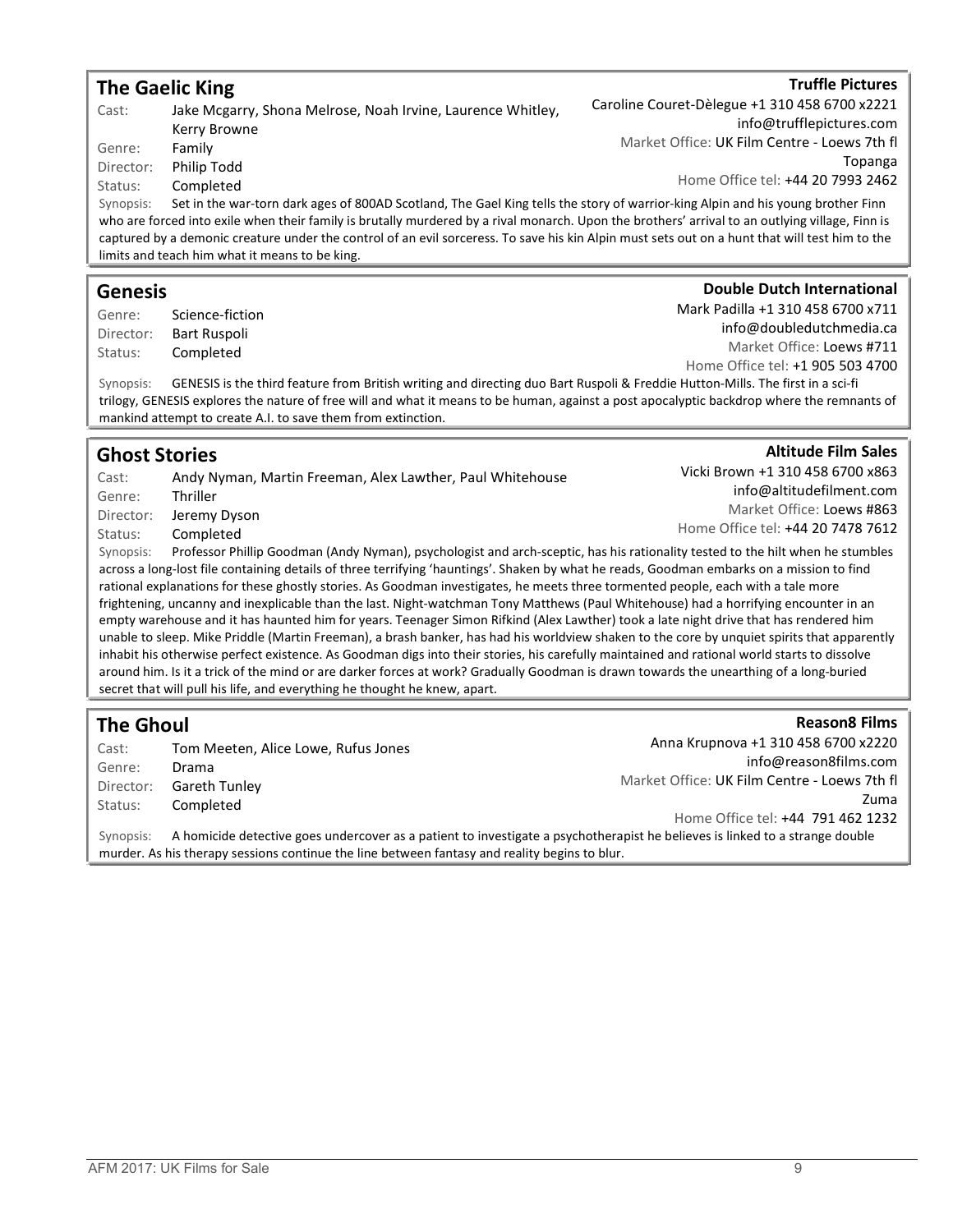### Grace Jones: Bloodlight And Bami

Cast: Grace Jones, Jean-Paul Goude, Sly And Robbie Genre: Documentary Director: Sophie Fiennes Status: Completed

WestEnd Films Sofia Neves +44 7910 322 142 info@westendfilms.com Market Office: Loews #817 Home Office tel: +44 20 7494 8300

Synopsis: Larger than life, wild, scary and androgynous – Grace Jones plays all these parts. Yet here we also discover her as a lover, daughter, mother, sister and even grandmother, as she submits herself to our gaze and allows us to understand what constitutes her mask. The stage is where her most extreme embodiments are realised and her theatrical imagination lets loose: this is where the musical of her life is played out. The film includes Grace's unique performances singing iconic hits such as Slave To The Rhythm, Pull Up To The Bumper, as well as the more recent autobiographical tracks Williams' Bloods and Hurricane. These personal songs also link to Grace's family life, as the film takes us on a holiday road trip across Jamaica, where her family roots and the story of her traumatic childhood are uncovered. In Jamaican patois, 'Bloodlight' is the red light that illuminates when an artist is recording and 'Bami' means bread, the substance of daily life. Grace Jones: Bloodlight and Bami weaves together the layers of Grace Jones' public and private life, as she moves effortlessly between different facets: she is gypsy, artist and partying hedonist, warm and funny but also a fierce and tenacious businesswoman. The performance continues to move thematically though the film, with Love Is The Drug acting like an aria, bringing the film to its final and most touching scenes. This is a Grace we have not seen before, someone who reminds us of what it is to dare to be truly alive.

### Gunshy

| Cast:     | Antonio Banderas, Olga Kurylenko |
|-----------|----------------------------------|
| Genre:    | Comedy                           |
| Director: | Simon West                       |
| Status:   | Completed                        |

Carnaby Int'l Sales & Dist Deborah Skeffington +1 310 458 6700 x2220 deborah@carnabyinternational.com Market Office: UK Film Centre - Loews 7th fl Zuma Home Office tel: +44 20 7434 0185

George Hamilton +1 310 458 6700 x816

info@protagonistpictures.com Market Office: Loews #816

Home Office tel: +44 20 7734 9000

**Protagonist Pictures** 

### Synopsis:

### Gypsy Boy

Cast: Benedict Cumberbatch Genre: Drama Director: Morgan Matthews Status: Pre-Production Synopsis: The notorious Walsh family was part of the last generation of the Romany Gypsy people, known for their ability to fight. The sport of boxing is embedded in the Gypsy tradition – to fight for one's family name and honour and reap the glory of its success. When young Mikey Walsh is born, father Frank (Cumberbatch) places a pair of golden gloves on a chain around his neck in the hope that his son will maintain the family's reputation. But even as an infant, Frank notices there is something different in Mikey, which leads to frustration

Habit Cast: Elliot James Langridge, Jessica Barden Genre: Horror Director: Simeon Halligan Status: Completed **Kew Media Group** Judith Baugin +1 310 458 6700 x821 london@kewmedia.com Market Office: Loews #821 Home Office tel: +44 20 7851 6506 Synopsis: HABIT is a deliciously provocative and subversive genre thriller that combines the twisted romance of 'Let the Right One In' with the sexiness and intrigue of 'Under the Skin'.

and anger building over time. As he grows into his teens, Mikey is forced to make an agonising decision - to stay and keep fighting, and face

### Happy Birthday Toby Simpson

Cast: Alexander Perkins, Edyta Budnik Genre: Comedy Director: Patrick Makin Status: Completed

the shame head on, or escape, never to come back…

**Media Luna New Films** Floriano Buono +1 310 458 6700 x630 info@medialuna.biz Market Office: Loews #630 Home Office tel: +49 22 15 10 91 891

Synopsis: Stuck with a crazy boss, a jealous girlfriend, and a pushy father, Toby Simpson spends his life thinking of everyone else but himself. On his birthday things take a turn for a worse when his train home is cancelled and he finds himself on a coach full of young people going to the local music festival. At first it isn't so bad as he finds himself sitting next to a friendly Czech girl, Renata. But then he is pickpocketed. Fuming, he heads into the festival with the girl, determined to find the thief, but ends up finding love and freedom instead.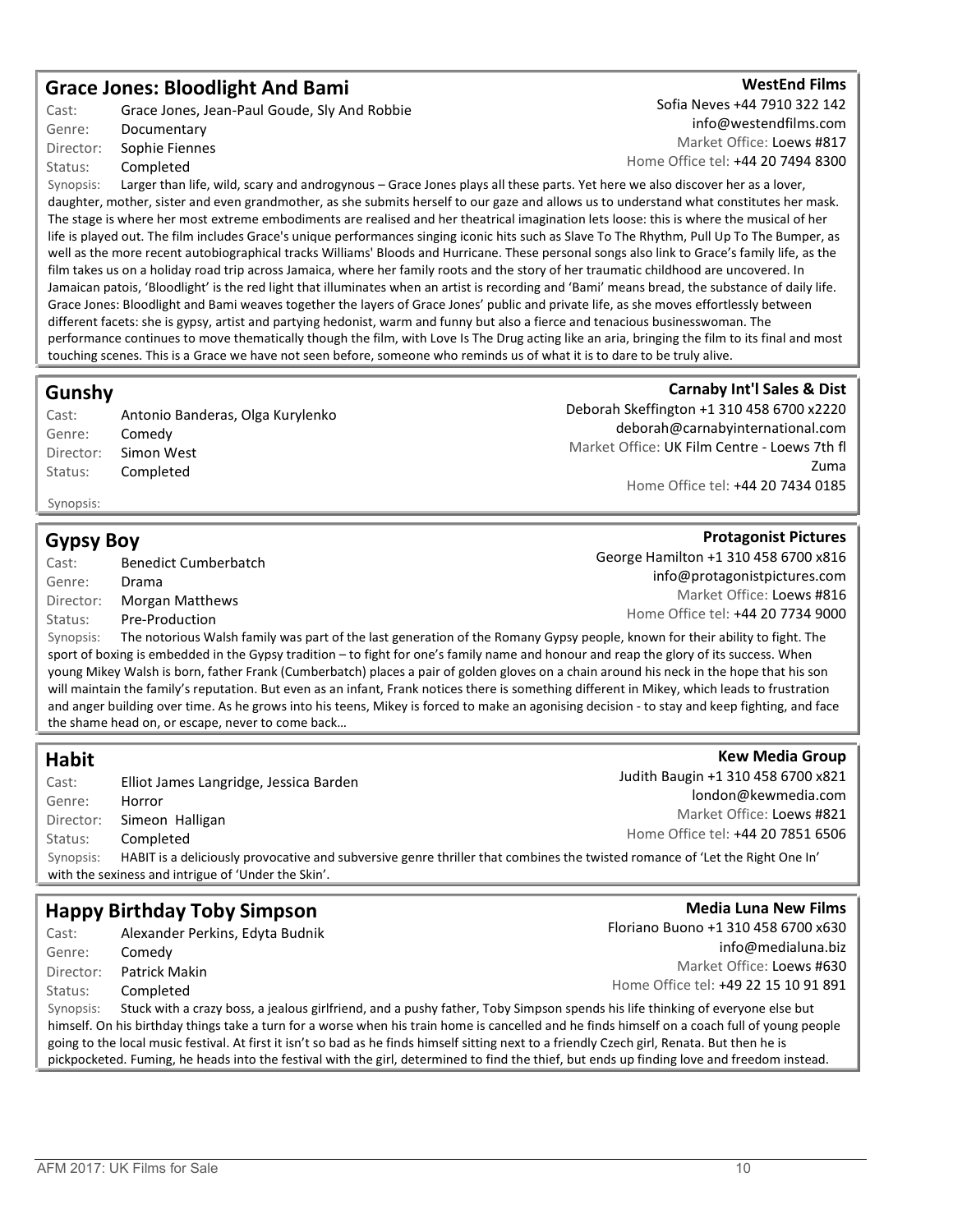### The Heiress Genre: Horror

Director: Chris Bell Status: Pre-Production **Truffle Pictures** 

**GFM Films** 

**XYZ Films** 

Caroline Couret-Dèlegue +1 310 458 6700 x2221 info@trufflepictures.com Market Office: UK Film Centre - Loews 7th fl Topanga

Home Office tel: +44 20 7993 2462

Synopsis: Britain, modern day. When twentysomething Claire's mental and physical health worsen, she starts to see sinister visions in her house. Her cousin Anna, whom she lives with, is dubious at first, but finally decides to call on the local priest for counsel. Claire's parents, angered by Anna's intervention, insist Claire sees a psychiatrist instead. As the visions grow more terrifying, the priest and the psychiatrist battle each other in an effort to gain control of Claire. Her family are relieved when she's finally sectioned and medicated. But whatever was haunting the cousins' house is very real indeed, and now has free reign; furthermore its target wasn't Claire, it was Anna all along.In The Heiress we're introduced to the female entity Lillith, who has helped and hampered the family's female line for 4 generations. Charting their story from the twenties to the modern day, the women finally realise they must break free from their supernatural patron and seize back their independence. An intelligent supernatural horror focused on the centuries old conflict between religion and science.

### Here Comes The Grump

Genre: Animation Director: Andres Couturier Status: Production

Edoardo Bussi +1 310 458 6700 x516 general@gfmfilms.co.uk Market Office: Loews #516 Home Office tel: +44 20 7186 6300

Kaleidoscope Film Dist

Synopsis: Terry is a teenage boy who is magically transported to a far-away land where he must ward off a mean-spirited wizard called The Grump

### Hurricane

| Daniel Cooper +1 310 458 6700 x2220<br>Iwan Rheon, Milo Gibson, Stephanie Martini, Kristof Hadek,<br>Cast:                                    |      |
|-----------------------------------------------------------------------------------------------------------------------------------------------|------|
| sales@kaleidoscopefilmdistribution.com<br>Marcin Dorocinski                                                                                   |      |
| Market Office: UK Film Centre - Loews 7th fl<br>Action/Adventure<br>Genre:                                                                    |      |
| David Blair<br>Director:                                                                                                                      | Zuma |
| Home Office tel: +44 20 3397 4410<br>Production<br>Status:                                                                                    |      |
| The story of the Polish fliers who found themselves fighting for the freedom of their own country in foreign skies. Seen through<br>Synopsis: |      |
| the eyes of Jan Zumbach, fighter ace and adventurer, it tells how the Poles, driven across Europe by the German war machine, finally made     |      |

their last stand. Flying Hurricanes for the RAF over Britain, they became a key component in the legend of 'The Few'. Up against the might of the Luftwaffe they hoped that, by saving Great Britain from Nazi invasion, they were keeping the dream of a free Poland alive. In the lethal melee above England in that summer of 1940, they fought with a tenacity and skill that earned them the admiration of the whole British nation. The dogfights against superior planes cost some of the men their lives. The constant strain of gladiatorial combat took away the sanity of others. But, as Zumbach discovers as the war stutters to a close, becoming the best in the RAF is a hollow victory for the Poles. Hurricane shows how, even in a man's finest hour, cynical political manoeuvrings can destroy his hopes, strip away his dignity and lead him to a very dark place indeed.

### I Kill Giants

Cast: Zoe Saldana, Madison Wolfe Genre: Fantasy Director: Anders Walter Status: Completed Scott Freiji +1 310 458 6700 x528 info@xyzfilms.com Market Office: Loews #528 Home Office tel: +1 310 956 1550 Synopsis: Barbara Thorson is your new hero. A quick-witted, sharp-tongued middle-schooler who isn't afraid of anything. As the only girl in school carrying an ancient Norse warhammer in her purse and killing giants for a living, why would she be? I KILL GIANTS is the sweeping, bittersweet story of a young girl struggling to conquer monsters both real and imagined as her world crumbles at the feet of giants bigger

than any one child can handle.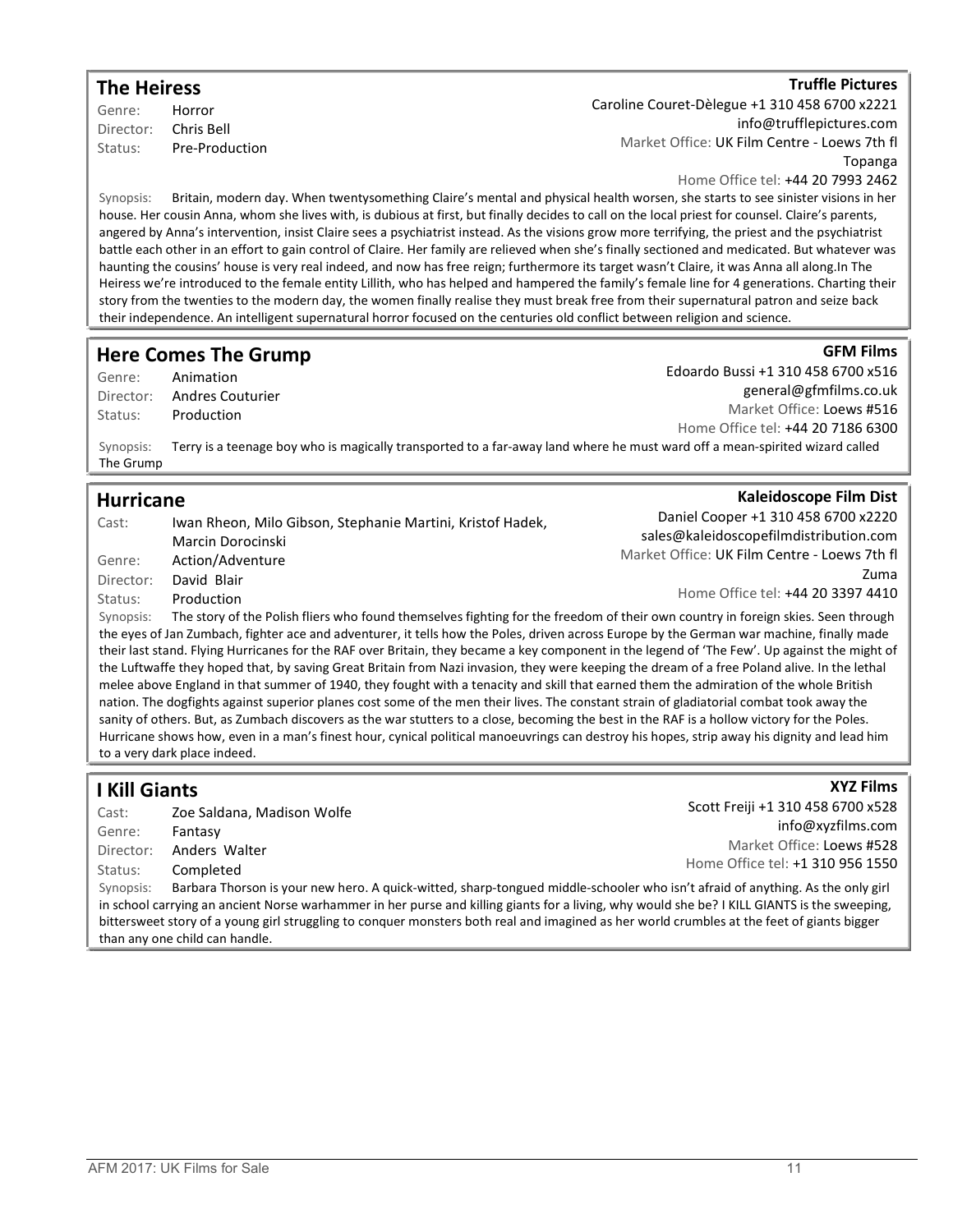### Ibiza

#### Genre: Documentary Director: Julien Temple Status: Pre-Production

### **Cornerstone Films**

Dogwoof

**XYZ Films** 

Carnaby Int'l Sales & Dist

David Charles +1 310 458 6700 x634 office@cornerstonefilm.com Market Office: Loews #634 Home Office tel: +44 20 3457 7257

Synopsis: Legendary music film director Julien Temple's brings to screen IBIZA - THE SILENT MOVIE, a collaboration with Norman Cook (aka Fatboy Slim) on board as music director.

This unique and innovative project, financed by leading international entertainment production and finance company Silver Reel and BBC Music, based around a feature length documentary film will provide a compelling audiovisual journey into 2,000 years of Ibiza's bohemian soul. The film will capture Temple's iconic style and will feature music from and curated by renowned artist Fatboy Slim (RIGHT HERE, RIGHT NOW; PRAISE YOU; WEAPON OF CHOICE). Temple says; "With the incredible 2,000 year history of this magical island as a subject and the genius of Norman Cook now on board to produce a soundtrack you can dance to, we believe this film will take event media to a whole new level"

### The Ice King

Genre: Documentary Director: James Erskine Status: Post-Production

Ana Vicente +1 310 458 6700 x2220 info@dogwoof.com Market Office: UK Film Centre - Loews 7th fl Zuma Home Office tel: +44 20 7253 6244

Synopsis: John Curry transformed ice skating from a dated sport into an exalted art form. Coming out on the night of his Olympic win in 1976, he became the first openly gay Olympian in a time when homosexuality was not even fully legal. Toxic yet charming; rebellious yet elitist; emotionally aloof yet spectacularly needy; ferociously ambitious yet bent on self-destruction, this is a man forever on the run: from his father's ghost, his country, and even his own self. Above all, an artist and an athlete whose body time and time again –sometimes against his will– becomes a political battlefield.

### In Darkness

| Cast:                                                     | Natalie Dormer, Ed Screin, Stacy Martin, Emily Ratajkowski                                                                              | Nate Bolotin +1 310 458 6700 x528 |
|-----------------------------------------------------------|-----------------------------------------------------------------------------------------------------------------------------------------|-----------------------------------|
| Genre:                                                    | Thriller                                                                                                                                | info@xyzfilms.com                 |
|                                                           |                                                                                                                                         | Market Office: Loews #528         |
| Director:                                                 | Anthony Byrne                                                                                                                           | Home Office tel: +1 310 956 1550  |
| Status:                                                   | Completed                                                                                                                               |                                   |
| Synopsis:                                                 | IN DARKNESS is a psychological revenge thriller about a blind musician who gets pulled into London's dark underbelly after she          |                                   |
|                                                           | hears a murder committed in the apartment above her own. As she gets embroiled in the violent and murky world, it appears she is out of |                                   |
| her depth, but SOFIA is following her own path of revenge |                                                                                                                                         |                                   |

### Interlude In Prague

| Cast:     | Aneurin Barnard, James Purefoy, Samantha Barks, Morfydd<br>Clark, Charlotte Peters, Adrian Edmondson                                    | Deborah Skeffington +1 310 458 6700 x2220<br>deborah@carnabyinternational.com |
|-----------|-----------------------------------------------------------------------------------------------------------------------------------------|-------------------------------------------------------------------------------|
| Genre:    | Triller                                                                                                                                 | Market Office: UK Film Centre - Loews 7th fl                                  |
| Director: | John Stephenson                                                                                                                         | Zuma                                                                          |
| Status:   | Completed                                                                                                                               | Home Office tel: +44 20 7434 0185                                             |
| Synopsis: | Prague, 1787. Wolfgang Amadeu Mozart spends a few turbulent months escaping the frustrating, privileged elite of Vienna.                |                                                                               |
|           | However his unconventional presence soon unleashes a series of dramatic and tragic events. Overwhelmed by the tangled web of violence   |                                                                               |
|           | and intrigue that surrounds him and with his mind affected, Mozart creates the astonishing music and drama that becomes "Don Giovanni". |                                                                               |

#### john + björn Genre: Documentary Director: Rasmus Dinesen Status: Production Dogwoof Ana Vicente +1 310 458 6700 x2220 info@dogwoof.com Market Office: UK Film Centre - Loews 7th fl Zuma Home Office tel: +44 20 7253 6244 Synopsis: The story of the greatest ever sporting rivalry and the dramatic events which followed John McEnroe and Bjorn Borg over a period of years.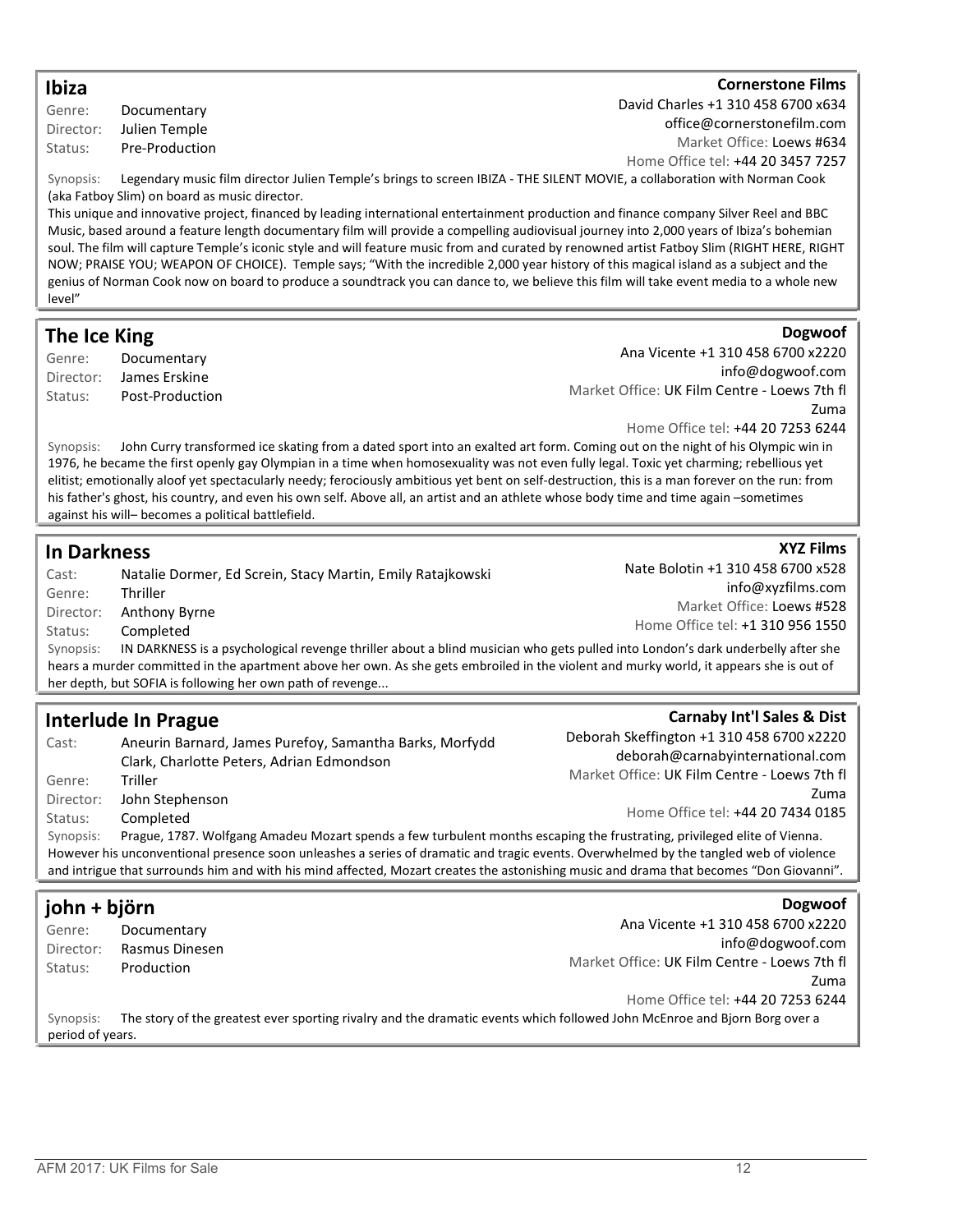| The Journey          |                                                                                                                                                                                                                                                                                    | <b>Picture Tree International</b>             |
|----------------------|------------------------------------------------------------------------------------------------------------------------------------------------------------------------------------------------------------------------------------------------------------------------------------|-----------------------------------------------|
| Cast:                | Zahraa Gandour, Ameer Ali jabarah                                                                                                                                                                                                                                                  | Yuanyuan Rothbauer +1 310 458 6700 x626       |
| Genre:               | Drama                                                                                                                                                                                                                                                                              | pti@picturetree-international.com             |
|                      |                                                                                                                                                                                                                                                                                    | Market Office: Loews #626                     |
| Director:            | Mohamed Jabarah Al-Daradji                                                                                                                                                                                                                                                         | Home Office tel: +49 30 42 08 24 80           |
| Status:<br>Synopsis: | Completed                                                                                                                                                                                                                                                                          |                                               |
|                      | Sara enters Baghdad station with sinister intentions for its reopening ceremony. As she braces to commit an unthinkable act,<br>her plans are drastically altered by an unwanted and awkward encounter with Salam, a self-assured and flirtatious salesman. With Salam             |                                               |
|                      | now hostage to Sara's confused and deluded plan, he battles desperately to appeal to her humanity and sway her decision. In a moment of                                                                                                                                            |                                               |
|                      | consideration and with her convictions crumbling before her, Sara is given the opportunity to witness the life and innocence she was so                                                                                                                                            |                                               |
|                      | willing to destroy. But is this a second chance or an admission of guilt?                                                                                                                                                                                                          |                                               |
|                      |                                                                                                                                                                                                                                                                                    |                                               |
|                      | <b>Journey'S End</b>                                                                                                                                                                                                                                                               | <b>Metro International Ent</b>                |
| Cast:                | Sam Caflin, Asa Butterfield, Paul Bettany, Toby Jones, Tom                                                                                                                                                                                                                         | Natalie Brenner +1 310 458 6700 x524          |
|                      | Sturridge, Stephen Graham                                                                                                                                                                                                                                                          | sales@metro-films.com                         |
| Genre:               | Drama                                                                                                                                                                                                                                                                              | Market Office: Loews #524                     |
| Director:            |                                                                                                                                                                                                                                                                                    | Home Office tel: +44 20 7396 5301             |
| Status:              | Completed                                                                                                                                                                                                                                                                          |                                               |
| Synopsis:            | Set over 4 days in March 1918 in the trenches on the front line, a small group of soldiers wait to be bombarded by enemy                                                                                                                                                           |                                               |
|                      | artillery, anticipating certain death. The story charts the tension and claustrophobia of the officers' dug-out as new recruit, 18 year old                                                                                                                                        |                                               |
|                      | Lieutenant Raleigh joins the Company commanded by 20 year old Captain Stanhope, his former childhood friend and hero, who has changed                                                                                                                                              |                                               |
|                      | almost beyond recognition.                                                                                                                                                                                                                                                         |                                               |
|                      |                                                                                                                                                                                                                                                                                    |                                               |
| <b>Keepers</b>       |                                                                                                                                                                                                                                                                                    | <b>Protagonist Pictures</b>                   |
| Cast:                | Peter Mullan, Gerard Butler, Connor Swindells, Olafur Dare                                                                                                                                                                                                                         | George Hamilton +1 310 458 6700 x816          |
|                      | Olafsson, Soren Malling                                                                                                                                                                                                                                                            | info@protagonistpictures.com                  |
| Genre:               | Thriller                                                                                                                                                                                                                                                                           | Market Office: Loews #816                     |
| Director:            | Kristoffer Nyholm                                                                                                                                                                                                                                                                  | Home Office tel: +44 20 7734 9000             |
| Status:              | Post-Production                                                                                                                                                                                                                                                                    |                                               |
| Synopsis:            | On an uninhabited island 20 miles from the rugged Scottish coast, three lighthouse keepers arrive for their 6 week shift. As                                                                                                                                                       |                                               |
|                      | Thomas (Peter Mullan), James (Gerard Butler) and Donald (Joe Alwyn) settle into their normal quiet routine, something unexpected,                                                                                                                                                  |                                               |
|                      | potentially life-changing occurs - they stumble upon gold. Where did it come from? Who does it belong to? A boat appears in the distance                                                                                                                                           |                                               |
|                      | that might hold the answer to these questions What follows is a tense battle for survival, fed by isolation, paranoia and greed, leading<br>three honest men down a path to destruction.                                                                                           |                                               |
|                      |                                                                                                                                                                                                                                                                                    |                                               |
|                      | <b>King Arthur: Excalibur Rising</b>                                                                                                                                                                                                                                               | <b>Truffle Pictures</b>                       |
| Cast:                | Annes Elwy, Adam Byard, Gavin Swift, Kerry Joy Stewart                                                                                                                                                                                                                             | Caroline Couret-Dèlegue +1 310 458 6700 x2221 |
| Genre:               | Epic                                                                                                                                                                                                                                                                               | info@trufflepictures.com                      |
| Director:            | Antony Smith                                                                                                                                                                                                                                                                       | Market Office: UK Film Centre - Loews 7th fl  |
| Status:              | Completed                                                                                                                                                                                                                                                                          | Topanga                                       |
|                      |                                                                                                                                                                                                                                                                                    | Home Office tel: +44 20 7993 2462             |
| Synopsis:            | In the year 520AD, during the bloody battle of Camlann, King Arthur - aided by his legendary sword Excalibur - lands a fatal                                                                                                                                                       |                                               |
|                      | blow by his traitor son Mordred. Arthur's dying wish to his loyal knight Sir Bedivere is to return Excalibur, the source of his powers, to the                                                                                                                                     |                                               |
|                      | 'Lady in the Lake'. Nineteen years later, Sir Bedivere finds himself in jail after trying to free Arthur's son Owain from the town guards when                                                                                                                                     |                                               |
|                      | he is caught stealing. Unaware of his heritage, Owain learns his true identity during his imprisonment with Sir Bevidere. Meanwhile, his                                                                                                                                           |                                               |
|                      | wicked brother Mordred has falsely claimed the throne. When Owain attempts to expose Mordred, he is brutally attacked, and left for dead                                                                                                                                           |                                               |
|                      | thrown into the lake, the resting place of Excalibur. The power of the magical sword recognises him as the son of Arthur and heals him,<br>sending Owain back on his quest for justice. Being the only one capable of pulling Excalibur from the ground, he becomes the true King. |                                               |
|                      |                                                                                                                                                                                                                                                                                    |                                               |
|                      | <b>Knights Of The Damned</b>                                                                                                                                                                                                                                                       | <b>Film Mode Entertainment</b>                |
|                      |                                                                                                                                                                                                                                                                                    | Clay Epstein +1 310 458 6700 x509             |
| Cast:                | Ross O'hennessy, Ben Loyd-Holmes, Zara Phythian, Andrea                                                                                                                                                                                                                            | info@filmmodeentertainment.com                |
|                      | Vasiliou                                                                                                                                                                                                                                                                           | Market Office: Loews #509                     |
| Genre:               | Action/Adventure                                                                                                                                                                                                                                                                   | Home Office tel: +1 310 844 9174              |
| Director:            | Simon Wells                                                                                                                                                                                                                                                                        |                                               |
| Status:              | Completed                                                                                                                                                                                                                                                                          |                                               |
| Synopsis:            | The King has sent his best Knights to defeat the Dragon besieging his castle. Along their epic adventure they encounter                                                                                                                                                            |                                               |

malicious sirens, warrior women on a mission of revenge and an unstoppable army of the undead. Can they survive?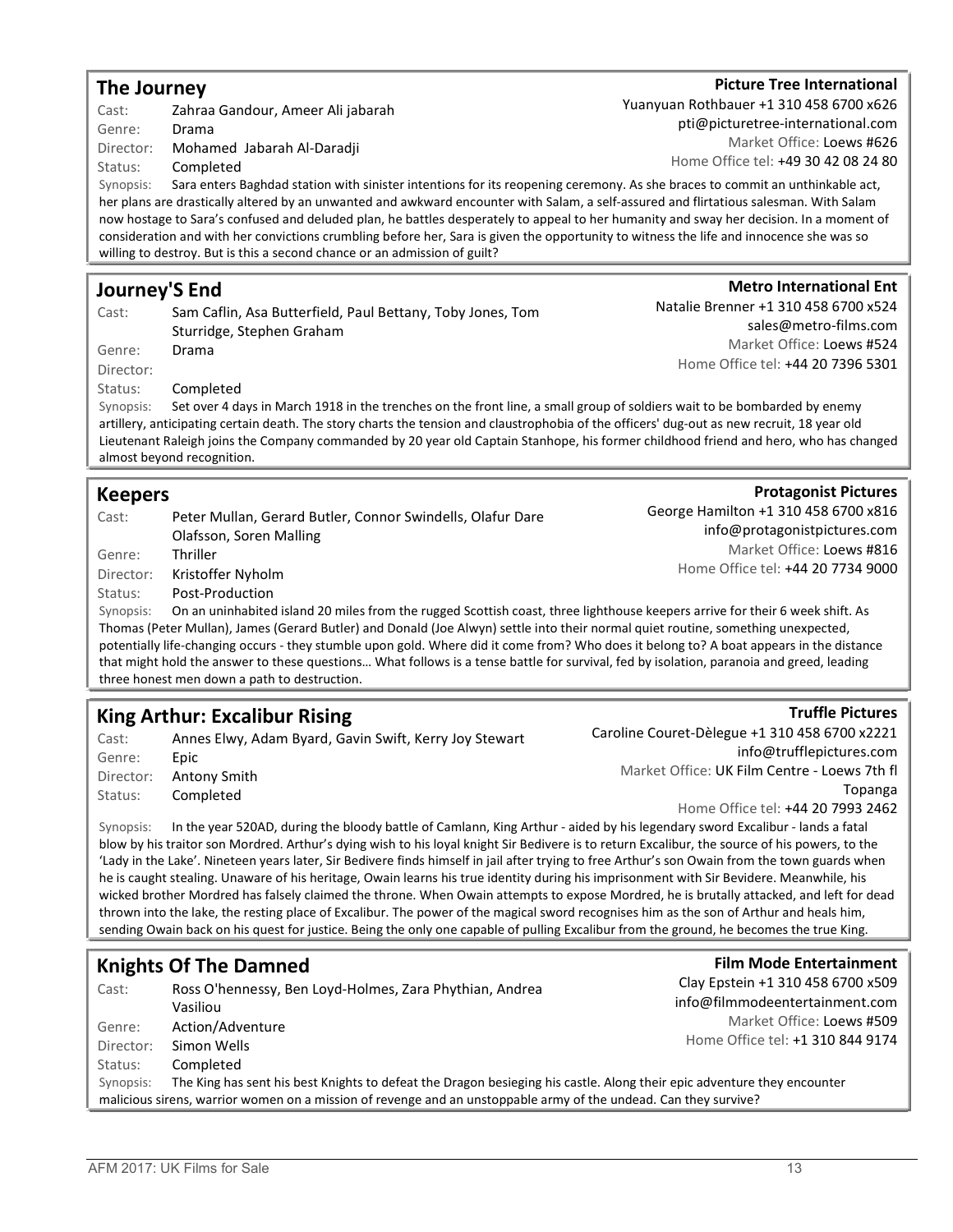### The Land Of Sometimes

| Cast: | Ewan McGregor, Helena Bonham Carter, Terry Jones, David                      |
|-------|------------------------------------------------------------------------------|
|       | Walliams, Ruby Turner                                                        |
|       | Genre: <b>Animation</b>                                                      |
|       | Director: Leon Joosen                                                        |
|       | Status: Production                                                           |
|       | Synopsis: An animated feature film based upon the critically acclaimed audio |

### Kaleidoscope Film Dist

Daniel Cooper +1 310 458 6700 x2220 sales@kaleidoscopefilmdistribution.com Market Office: UK Film Centre - Loews 7th fl Zuma Home Office tel: +44 20 3397 4410

book (voted as one of the Top Ten audio books by The Independent, along with The Gruffalo, Matilda and The Wizard of Oz). The story follows the journey of Elise and Alfie, a young brother and sister who constantly keep wishing for more, until the night before Christmas when the strange and mysterious Wish Collector appears and whisks them off to The Land of Sometimes, where all their wishes can come true. But in this magical, Alice in Wonderland type world, their wishes are the last thing they want as they have to journey and endure the various seasons of the island, and the unique characters who live there. With stunning and mesmerising songs intertwined with this magical journey of discovery, they soon realise that true happiness comes from the things they already have and not those things they wish for. The Land of Sometimes is a magical musical adventure for the whole family.

### Landing Lake

Cast: Victoire Vecchierini, Phil Zimmerman, Aaron Stielstra, Emma Bown Genre: Science-fiction Director: Cesare P. Libardi Di K. Status: Completed Synopsis: A team of satellite technicians enter the woods to repair a communication station but they are forced to rescue the crew of an airplane that crashed near a lake. They quickly realise that something may be coming from the lake that is affecting their minds and the passing of time. As they lose their inhibitions their most primal desires take hold. Lured on by the unseen entity it seems that only one of the team is permitted to bond with it and so be reborn in a new physical body. A terrifying game of strategy not to survive, but rather to die

### The Last Photograph

with the promise of life anew.

Cast: Danny Huston, Sarita Choudhury, Stacy Martin, John Hauer King Genre: Drama Director: Danny Huston Status: Completed Clare Crean +1 310 458 6700 x2221 international@theworksfilmgroup.com Market Office: UK Film Centre - Loews 7th fl Topanga Home Office tel: +44 207 612 1080

Synopsis: A random act of theft has put Tom's life in a tailspin. Stolen from his bookshop is his most treasured possession - a photograph of him with his son Luke. Their last moment of shared happiness. Risking everything, including his sanity, Tom decides to hunt down the thieves. Will he find the photograph, and will his search lead to revenge or let him find closure? THE LAST PHOTOGRAPH is set between London in 2002 and a dark night in 1988 when Pan Am 103 was blown out of the sky over Lockerbie.

Euroobscura Marco Magni +1 818 468 9796 info@euroobscura.com Home Office tel: +1 818 468 9796

The Works Int'l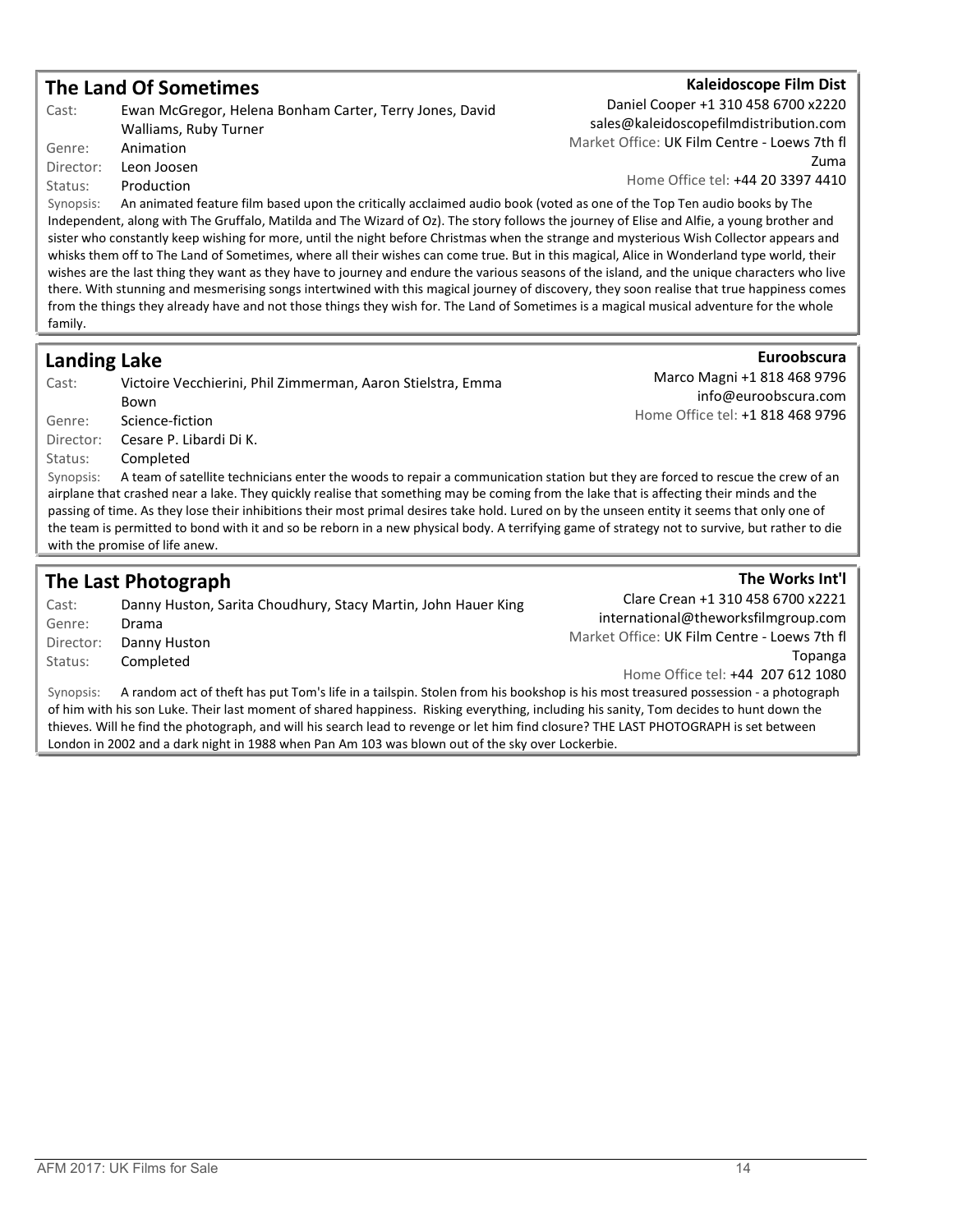### The Last Witness

#### **GFM Films**

Cast: Alex Pettyfer, Talulah Riley, Michael Gambon, Robert Wieciewicz, Luke Treadaway, Zoe Boyle, Andrzej Chyra, Colin Buchanan Genre: Thriller Director: Piotr Szkopiak Status: Completed Edoardo Bussi +1 310 458 6700 x516 general@gfmfilms.co.uk Market Office: Loews #516 Home Office tel: +44 20 7186 6300 Synopsis: In post-war Bristol, neophyte journalist Stephen Underwood is keen to prove his worth in a society where everyone is taught to know his or her place and not to question authority. He works for a local newspaper and yearns to break a big story while his editor, Frank Hamilton, is happy to keep kim reporting on nothing more controversial than local community events. However, when Stephen stumbles across the suicide of a Polish soldier from the local Displace Persons' camp, he disregards Hamilton's objections and follows his instincts. Stephen heads to the camp to question the commanding officer, his estranged brother, Captain John Underwood, but John is far from happy to see him and is reluctant to answer any questions. Stephen meets Colonel Janusz Pietrowski, formerly of the Polish Second Corps (under British command) and now a Liaison Officer for the resettlement of Polish troops. When Stephen mentions the suicide, Pietrowski explains that many Poles had lost all hope since their homeland was occupied by Soviet Russia and many fear for their lives but Stephen remains sceptical. Stephen is also intimately involved with Jeanette Mitchell, a Junior Commander in the Auxiliary Territorial Service, who works under his brother at the DP camp. She is trapped in a marriage of convenience with a homosexual military intelligence officer, Mason Mitchell. Both Stephen and Jeanette dream of escaping to London and starting a new life together and in the course of a clandestine

meeting in a local public house, Stephen witnesses a confrontation between a new arrival at the camp, Michael Loboda, and a local farmer. During the argument Loboda inadvertently claims he is Russian and not Polish. Curious as to what a Russian is doing posing as a Polish refugee, Stephen questions Loboda. Loboda believes his life is in danger but will not say why and threatens to kill Stephen if he presses him further. Undaunted, Stephen steals a small metal cash-box from Loboda's belongings whilst he is asleep. Inside the box he finds a bloodstained diary belonging to a young Polish cadet but before Stephen can determine its significance, Loboda disappears from the camp in mysterious circumstances. Thus begins Stephen's journey into the unknown and his discovery that Loboda is in fact the last witness left in the West who could testify to the execution of Polish nationals by Stalin's secret police in 1940 and that the diary is conclusive proof of their guilt. He then becomes embroiled in a dangerous and multi-layered conspiracy to suppress the truth about the killings.

### The Ledge

Genre: Action/Adventure Director: Howard J Ford Status: Pre-Production

**GFM Films** Edoardo Bussi +1 310 458 6700 x516 general@gfmfilms.co.uk Market Office: Loews #516 Home Office tel: +44 20 7186 6300

Synopsis: It follows the story of Kelly, a young woman chased by the group of men who murdered her best friend Sophie after she witnesses the tragedy. Kelly's only way to survive will be to free-climb a steep rock wall trying to reach the summit of the mountain.

### Little Princess And The Legend Of Blue Foot

Cast: Jane Horrocks, Colin McFarlane, Maggie Ollerenshaw, Julian Clary Genre: Children's Director: Iain Harvey Status: Pre-Production

#### Kaleidoscope Film Dist

Daniel Cooper +1 310 458 6700 x2220 sales@kaleidoscopefilmdistribution.com Market Office: UK Film Centre - Loews 7th fl Zuma Home Office tel: +44 20 3397 4410

Synopsis: After discovering a blue beast having a feast in the kitchen, Little Princess goes on a mission to prove his existence and exonerate alleged food thieves Puss and Scruff. Meanwhile, a rich businessman arrives at the castle, with a contract and the promise of a holiday. By accepting his terms, the family unwittingly signs over their kingdom. As they prepare to leave their home, Little Princess must uncover the mysterious beast, in the hope of him helping save their home from destruction. Casting will remain faithful to the TV series, which features the voice talent of Jane Horrocks (Chicken Run, Little Voice, Corpse Bride), Colin McFarlane (The Dark Knight, Batman Begins), Maggie Ollerenshaw (War Horse) and Julian Clary.

## The Little Vampire 3D

Genre: 3D Director: Richard Claus Status: Completed

Cinema Management Group Dene Anderberg +1 310 458 6700 x624 info@cinemamanagementgroup.com Market Office: Loews #624 Home Office tel: +1 310 300 9959

Synopsis: THE LITTLE VAMPIRE, based on the characters from the bestselling novels by Angela Sommer-Bodenburg, tells the story of Rudolph, a thirteen year old vampire, whose clan is threatened by a notorious vampire hunter. He meets Tony, a mortal of the same age, who is fascinated by old castles, graveyards and – vampires. Tony helps Rudolph in an action and humor packed battle against their adversaries, together they save Rudolph's family and become friends.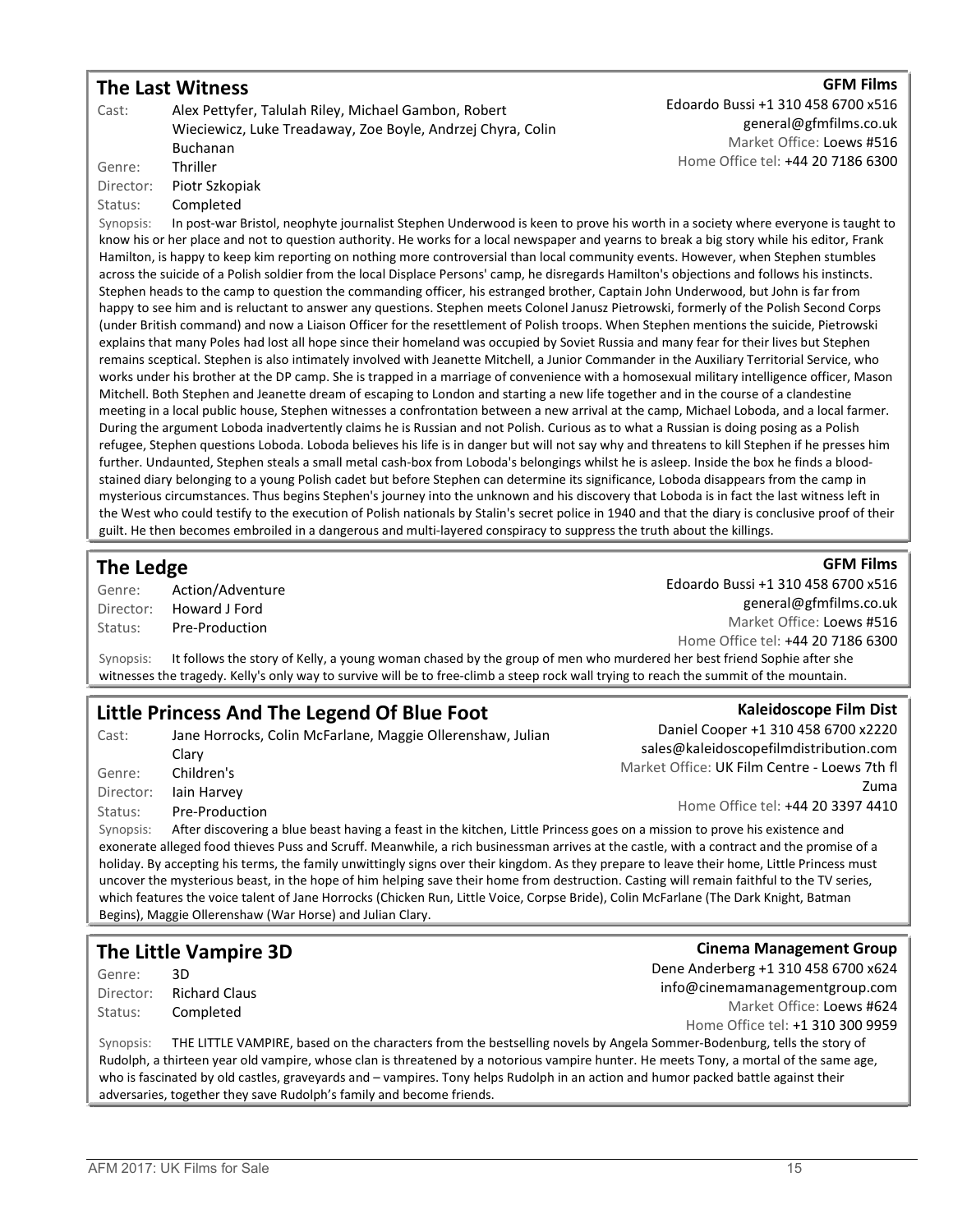AFM 2017: UK Films for Sale 16

### Looking Glass

Cast: Nicolas Cage, Robin Tunney Genre: Thriller Director:

Status: Pre-Production

Synopsis: LOOKING GLASS is a psycho-sexual thriller following a couple that buys an old motel in the desert looking for a new beginning, but what seemed at first as an escape is soon a thrilling ride through a mysterious world when Ray (CAGE) discovers a two-way mirror and witnesses a horrifying murder. In a twisted game of cat and mouse, Ray must race to save his wife and himself from a gruesome secret connected to the hotel and the strange people who visit there.

### Lords Of Chaos

Cast: Rory Culkin, Emory Cohen, Sky Ferreira Genre: Drama Director: Jonas Akerlund Status: Post-Production

#### Synopsis: Oslo, 1987. Seventeen year-old Euronymous is determined to escape his traditional upbringing and becomes fixated on creating 'true Norwegian black metal' with his band Mayhem. He mounts shocking publicity stunts to put the band's name on the map, but the lines between show and reality start to blur. Arson, violence and a vicious murder shock the nation that is under siege by these LORDS OF CHAOS.

### Love Is Thicker Than Water

Cast: Lydia Wilson, Ellie Kendrick, Henry Goodman, Juliet Stevenson, Johnny Flynn Genre: Romance Director: Emily Harris Status: Completed Kevin Law +44 7971 845 546 info@jingafilms.com Market Office: Loews #725 Home Office tel: +44 20 7372 5495 Synopsis: Arthur is a poor student. Vida is an affluent cellist. Together, they're an inseparable pair of lovers. Yet when the fates of their two families converge, their differences push the relationship past its breaking point. Love Is Thicker Than Water is a whimsical modern-day Romeo & Juliet, a sexy, heartwarming tale of upstairs-downstairs love.

#### Mandela's Children Genre: Documentary Director: Kemal Akhtar Status: Post-Production Kaleidoscope Film Dist Daniel Cooper +1 310 458 6700 x2220 sales@kaleidoscopefilmdistribution.com Market Office: UK Film Centre - Loews 7th fl

Home Office tel: +44 20 3397 4410 Synopsis: To some he was known as 'The Black Pimpernel' or 'terrorist'. For years he was 'Prisoner 46664', and latterly, 'President' of a liberated nation. To some he's known as 'The Father of Africa' and all free countries, and to twenty three people he's just 'Grandfather'.This is the true story of the greatest political figure of the 20th Century - Nelson Mandela - revealed in his own words, with his beloved family by his side. Exclusively featuring Mr Mandela's last ever recorded interviews; it is a revealing portrait of an iconic man who is humble, reflective, warm and open. Mr Mandela's story is told using his last to-camera interviews, uniquely featuring questions posed by his own family, archive footage, and breakthrough documentary techniques. Even in his final days, his thoughts on the growth of his beloved South Africa, political life and the development of the anti apartheid movement remain captivating. Time may temper his frame, but it hasn't drowned the strength of his voice.

Jinga Films

Zuma

### **Protagonist Pictures** George Hamilton +1 310 458 6700 x816

info@protagonistpictures.com Market Office: Loews #816 Home Office tel: +44 20 7734 9000

Sophia Aronne +1 310 458 6700 x466 sales@highland.film Market Office: Loews #466 Home Office tel: +1 310 271 8400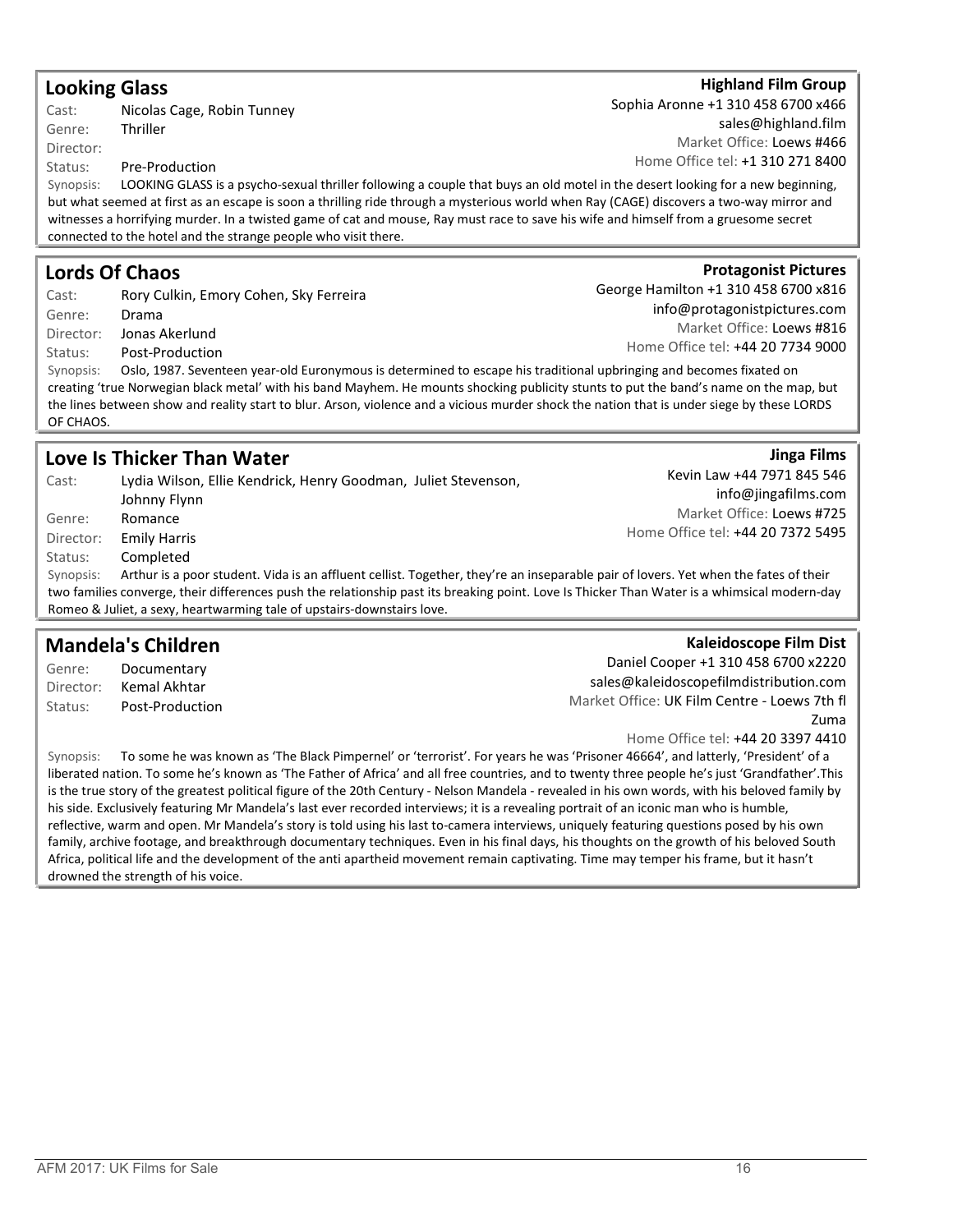### Maradona

Genre: Documentary Director: Asif Kapadia Status: Production

#### TAltitude Film Sales

Vicki Brown +1 310 458 6700 x863 info@altitudefilment.com Market Office: Loews #863

Home Office tel: +44 20 7478 7612

Synopsis: Having never won a major tournament, ailing football giant SSC Napoli had criminally underachieved. Their fanatical support was unequalled in both passion and size. None was more feared. But how they ached for success…On 5th July 1984, Diego Maradona arrived in Naples for a world-record fee and for seven years all hell broke loose. The world's most celebrated football genius and the most dysfunctional city in Europe were a perfect match for each other. Maradona was blessed on the field but cursed off it; the charismatic Argentine, quickly led Naples to their first-ever title. It was the stuff of dreams.But there was a price… Diego could do as he pleased whilst performing miracles on the pitch, but when the magic faded he became almost a prisoner of the city. The third film from the Academy Award and BAFTA-winning team behind Senna and Amy, the film will be constructed from over 500 hours of never-before-seen footage from Maradona's personal archive and in the style of Senna and Amy, will be a high-end and definitive feature documentary made with the full support of Maradona. In a city where the devil would have needed bodyguards, Maradona became bigger than God himself. This is the wild and unforgettable story of God-given talent, glory, despair and betrayal, of corruption and ultimately redemption.

### The Marker

| Cast:     | Frederick Schmidt, Ana Ularu, John Hannah |
|-----------|-------------------------------------------|
| Genre:    | <b>Thriller</b>                           |
| Director: | Justin Edgar                              |
| Status:   | Completed                                 |

Caroline Couret-Dèlegue +1 310 458 6700 x2221 info@trufflepictures.com Market Office: UK Film Centre - Loews 7th fl Topanga Home Office tel: +44 20 7993 2462

Synopsis: The Marker is a British redemption thriller following underworld criminal Marley as he struggles to overcome his feelings of grief and guilt after killing a young mother. Marley is asked to identify the body of his estranged junkie mother. Later, in a fragile emotional state, he encounters a Romanian woman called Ana and her 9 year old daughter Cristina. During a confrontation over an unpaid debt he accidentally kills Ana. Marley goes to jail for manslaughter but soon realises that Ana has returned as a manifestation of his guilt. Eventually they forge an uneasy truce on the understanding that he will take care of Cristina upon his release. By the time Marley is released, Cristina is a teenager. He discovers that she has been absorbed into a dark world of corruption and people trafficking. He must use his criminal skills and knowledge of the brutal underworld to track her down. This is a redemption story of the deepest, darkest noir in the territory of UN PROPHÈTE or BIUTIFUL with some breathtaking twists and action scenes.

### Mary Shelley

### HanWay Films

**Truffle Pictures** 

Cast: Elle Fanning, Douglas Booth, Bel Powley Genre: Drama Director: Haifaa Al-Mansour Status: Completed Janina Vilsmaier +1 310 458 6700 x744 info@hanwayfilms.com Market Office: Loews #744 Home Office tel: +44 207 290 0750

Synopsis: Passionate and rebellious teenager Mary Wollstonecroft finds a kindred spirit in poet Percy Shelley. Their whirlwind love affair scandalises polite society, as the young couple gorge on literature and a bohemian life.

When tragedy strikes and the couple lose their baby daughter, Mary strikes back, finding the courage and bravery to transform her pain into the world's first science fiction novel, Frankenstein - all by the age of 18.

### McQueen - Feature Documentary

Genre: Documentary Director: Ian Bonhote Status: Production

**Embankment Films** Calum Gray +1 310 458 6700 x866 info@embankmentfilms.com Market Office: Loews #866 Home Office tel: +44 20 7183 47 39

Synopsis: "My shows are about Sex, Drugs and Rock n' Roll. It's for the excitement and the goosebumps. I want heart attacks. I want ambulances." 'Lee' Alexander McQueen's rags-to-riches story is a modern-day fairy tale laced with the gothic. An unremarkable working-class boy from East London, he harnessed his demons and went on to become a global one man fashion brand and one of the most iconic artists of the century. How did this punk rebel overturn the silver-spoon world of Paris haute couture, ushering in the heady, revolutionary era of 'Cool Britannia'? And why, at the height of acclaim and power, did he shockingly put an end to it all? Mirroring the savage beauty, boldness and vivacity of his design, this film is an intimate revelation of McQueen's own world, both tortured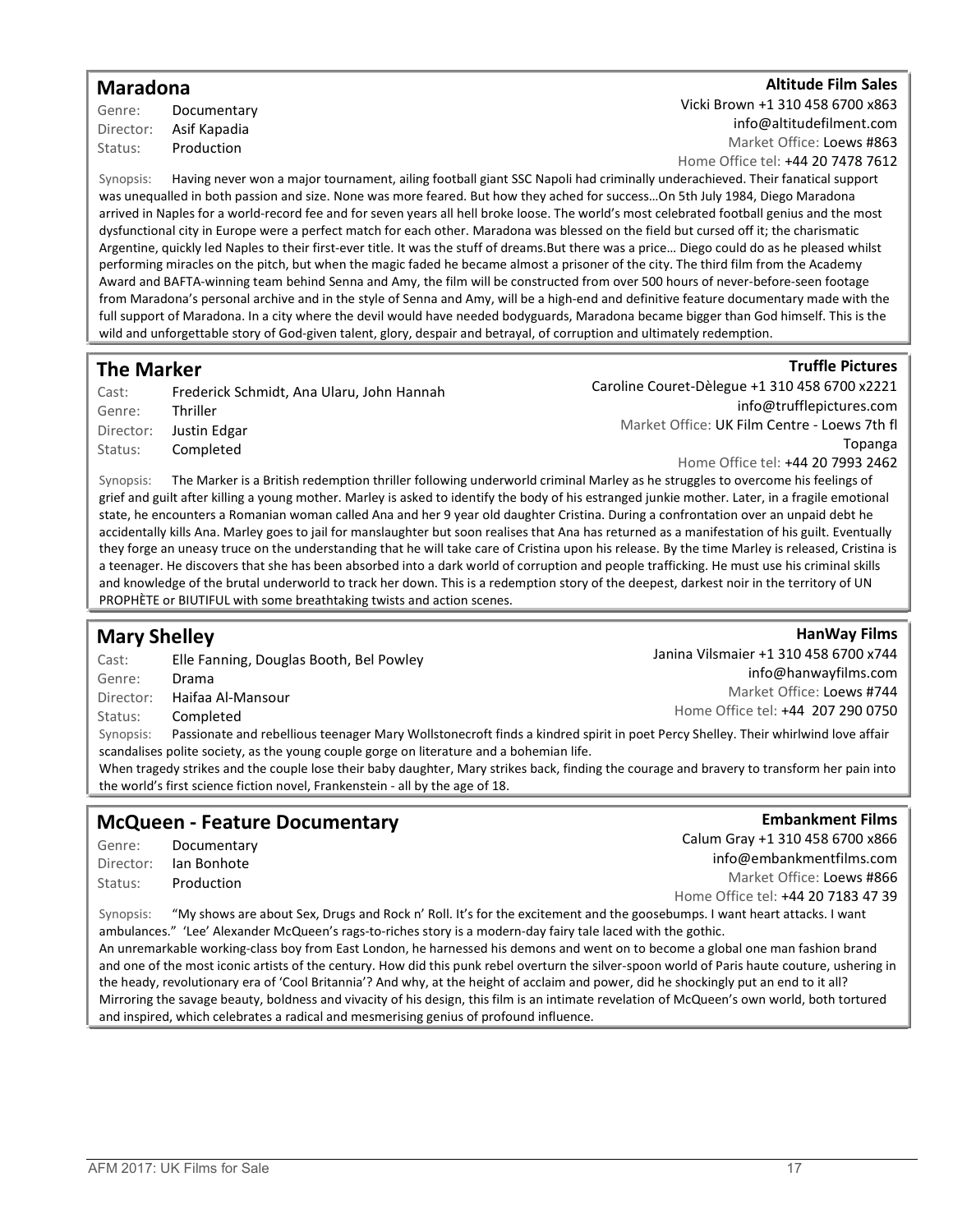### The More You Ignore Me

| Cast:     | Sheridan Smith, Mark Addy, Sally Phillips, Ella Hunt, Sheila               |  |
|-----------|----------------------------------------------------------------------------|--|
|           | Hancock, Lisa Stansfield, Ricky Tomlinson                                  |  |
| Genre:    | Comedy                                                                     |  |
| Director: | Keith English                                                              |  |
| Status:   | Post-Production                                                            |  |
| Synopsis: | Alice's family is more than a bit weird. Her mother, Gina, is a your       |  |
|           | her and husband, Keith. When Gina's obsession with the local TV weatherman |  |

### The Little Film Company

Darren Kwan +1 310 458 6700 x814 info@thelittlefilmcompany.com Market Office: Loews #814 Home Office tel: +1 818 762 6999

ng mother attempting to provide a stable and loving home for incites her to climb on the roof—naked—she is whisked off to the local psychiatric hospital. With a non-responsive mother and a well-meaning but stoned father, Alice grows into an awkward teenager and develops an obsession with Morrissey and the Smiths. Havoc ensues when Alice hatches a plan to bring Gina back to 'normal' which divides the family forever leading to a funny and moving climax.

### Mum's List

| Cast:     | Rafe Spall, Emilia Fox, Elaine Cassidy |
|-----------|----------------------------------------|
| Genre:    | Drama                                  |
| Director: | Niall Johnson                          |
| Status:   | Completed                              |

### **Truffle Pictures**

**Protagonist Pictures** 

Caroline Couret-Dèlegue +1 310 458 6700 x2221 info@trufflepictures.com Market Office: UK Film Centre - Loews 7th fl Topanga Home Office tel: +44 20 7993 2462

Synopsis: A beautiful and heart-breaking movie based on the international best-selling book, MUM'S LIST tells the true story of Singe Greene, who had to deal with the tragic loss to cancer of Kate, his wife and mother of his two children. St. John Greene ('Singe') never planned to write a book, let alone one like MUM'S LIST. An adventure-loving outdoor sports trainer, he met his future wife, Kate, when they were both teenagers, and they'd been together for more than twenty blissful years. Their perfect world crumbled when their first son Reef, was given a terrifying cancer diagnosis at just eighteen months old. With only a 6% chance of survival, doctors gave him mere days to live. Miraculously, Reef pulled through (and remains healthy to this day). But then, just as things were getting back to normal, Kate was diagnosed with an incurable breast cancer. For Kate, nothing was as important as the happiness and well-being of her family. With Singe she spent hours talking and crying about her hopes and dreams for her family—ones she would now never see realised. Over her last few days she created 'Mum's List', writing her thoughts and wishes and memories down, to help the man she loved create the best life possible for their sons after she was gone. Written on scraps of paper or sent as text messages, day and night, the list captured her passionate nature, her free spirit, her sense of humour, and her undying love for her family. Some entries were instructions…some, observations…others, memories to be kept alive forever. All of them, a memorial to the woman being forced to say goodbye.

### My Zoe

Cast: Julie Delpy, Daniel Brühl, Richard Armitage, Lior Ashkenazy Genre: Drama Director: Julie Delpy Status: Pre-Production George Hamilton +1 310 458 6700 x816 info@protagonistpictures.com Market Office: Loews #816 Home Office tel: +44 20 7734 9000 Synopsis: Isabelle (Julie Delpy) is a geneticist recovering from a toxic marriage and is raising her only daughter Zoe in conjunction with her ex-husband. Zoe means everything to her mother, but when tragedy strikes the fractured family, Isabelle takes matters into her own hands.

### No Stone Unturned

Genre: Documentary Director: Alex Gibney Status: Completed

**Kew Media Group** Judith Baugin +1 310 458 6700 x821 london@kewmedia.com Market Office: Loews #821 Home Office tel: +44 20 7851 6506

Synopsis: Ireland's victory over Italy at the World Cup in New Jersey in 1994, remains a source of Irish pride. But it is haunted by memories of a massacre: terrorists opened fire and killed six innocents while they watched the match in a small village pub in Northern Ireland. Remarkably, no one was ever charged for the crime. For more than twenty years the victims' families have searched for answers. Now, at last, they may have found them. But what they learn turns a murder mystery into a bigger inquiry relevant for us all: what happens when governments cover up the truth? Featuring startling testimony from former members of the security forces, some speaking for the first time, Academy Award® winning director Alex Gibney pieces together this extraordinary story.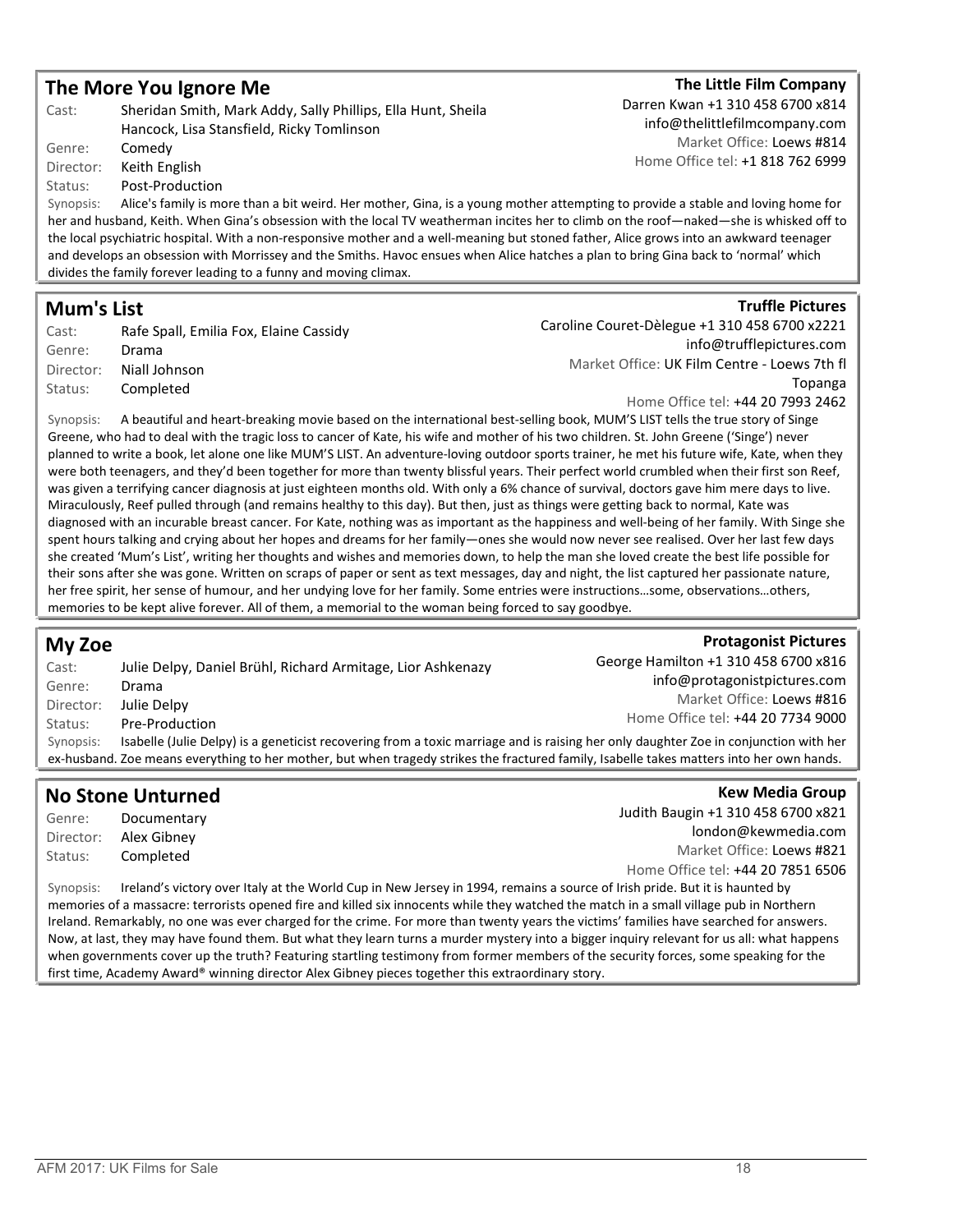### **Offensive**

Cast: Russel Floyd, Lisa Eichhorn Genre: Thriller Director: Jon Ford Status: Completed

Synopsis: A retired couple, Bernard and Helen Martin, inherit a remote house in rural France, the very same village Bernard's war hero father liberated during the Second World War, over 70 years earlier. This peaceful couple quickly become the target of a crual gang of street kids, who terrorise the village. An e-generation permanently plugged into their devices, devoid of empathy, a new breed of technological psychopath… Pushed beyond breaking point, can Bernard live up to his father's legend, as the situation explodes into a brutal war of generations ?

### Old Boys

| Cast:   | Alex Lawther, Jonah Hauer-King, Pauline Etienne, Denis |  |
|---------|--------------------------------------------------------|--|
|         | Ménochet                                               |  |
| Genre:  | Comedy                                                 |  |
|         | Director: Toby Macdonald                               |  |
| Status: | Post-Production                                        |  |
|         |                                                        |  |

Synopsis: 'Survival of the fittest' is the philosophy at all-boys English boarding school Caldermount. If you're not the strong athletic type, you're a loser. Nobody knows this better than nerdy Amberson, who's been at the bottom of the school's social ladder since he can remember. When the French teacher's fiery daughter Agnes arrives, Amberson's life is turned upside down. He suddenly finds himself playing matchmaker for Winchester, the school's popular sporting hero. Winchester definitely has the looks to win Agnes over but Amberson has the wits. Will Amberson have the courage to reveal himself to her and stand up for who he really is?

## On Chesil Beach

Cast: Saoirse Ronan, Billy Howle, Emily Watson, Anne-Marie Duff Genre: Drama Director: Dominic Cooke Status: Completed Jonathan Lynch-Staunton +1 310 458 6700 x862 info@rocket-science.net Market Office: Loews #862 Home Office tel: +44 20 7478 7651 Synopsis: On Chesil Beach is a touching tale of two young lovers Edward and Florence, and how their unexpressed misunderstandings and fears shape the rest of their lives.

## Origin Unknown

Cast: Katee Sackhoff Genre: Science-fiction Director: Hasraf 'Haz' Dulull Status: Post-Production Synopsis: 'Sunshine' meets 'Moon' in this Sci-Fi mystery epic directed by Special Effects wizard Hasraf 'HaZ' Dulull. After the first manned mission to Mars ends in a deadly crash, mission controller Mackenzie 'Mac' Wilson is summoned to assist an artificial intelligence system – R.A.I.N.N. Their investigation uncovers a mysterious object under the surface of Mars, leading to a discovery that could change the future of our planet as we know it.

## Out Of Innocence

Cast: Fiona Shaw, Alun Armstrong, Fionnuala Flaherty, Gary Whelan, Ruth McCabe Genre: Crime Director: Danny Hiller

Status: Completed

Synopsis: A newborn baby is washed ashore by the tide—stabbed to death. At the same time, 50 miles away, a young single woman who is involved with a married man, gives birth to a stillborn baby and secretly hides the tiny body on her family's farm. A connection is madewrongly—between the two babies. After an intimidating police investigation, the young mother, confused and scared, confesses to a crime she did not commit and is charged with murder...and her family is charged as accessories to the crime. The case quickly sparks national outrage. At a time of much social discord and change, and with the emergence of Ireland's first women's movement, she finds herself as the reluctant central figure in a stubborn war against the government—and must prove her innocence.

Bruno Chetelin +33 6 80 99 57 34

Home Office tel: +33 1 72 74 71 78

### WestEnd Films Sofia Neves +44 7910 322 142 info@westendfilms.com

Market Office: Loews #817 Home Office tel: +44 20 7494 8300

### **Kew Media Group**

**Rocket Science** 

Judith Baugin +1 310 458 6700 x821 london@kewmedia.com Market Office: Loews #821 Home Office tel: +44 20 7851 6506

### **Angel Grace Worldwide**

Linda Posivak '+1 310 458 6700 x837 info@angelgraceworldwide.com Market Office: Loews #837 Home Office tel: +1 818 842 5764

#### Filmfestivals.Com

info@filmfestivals.com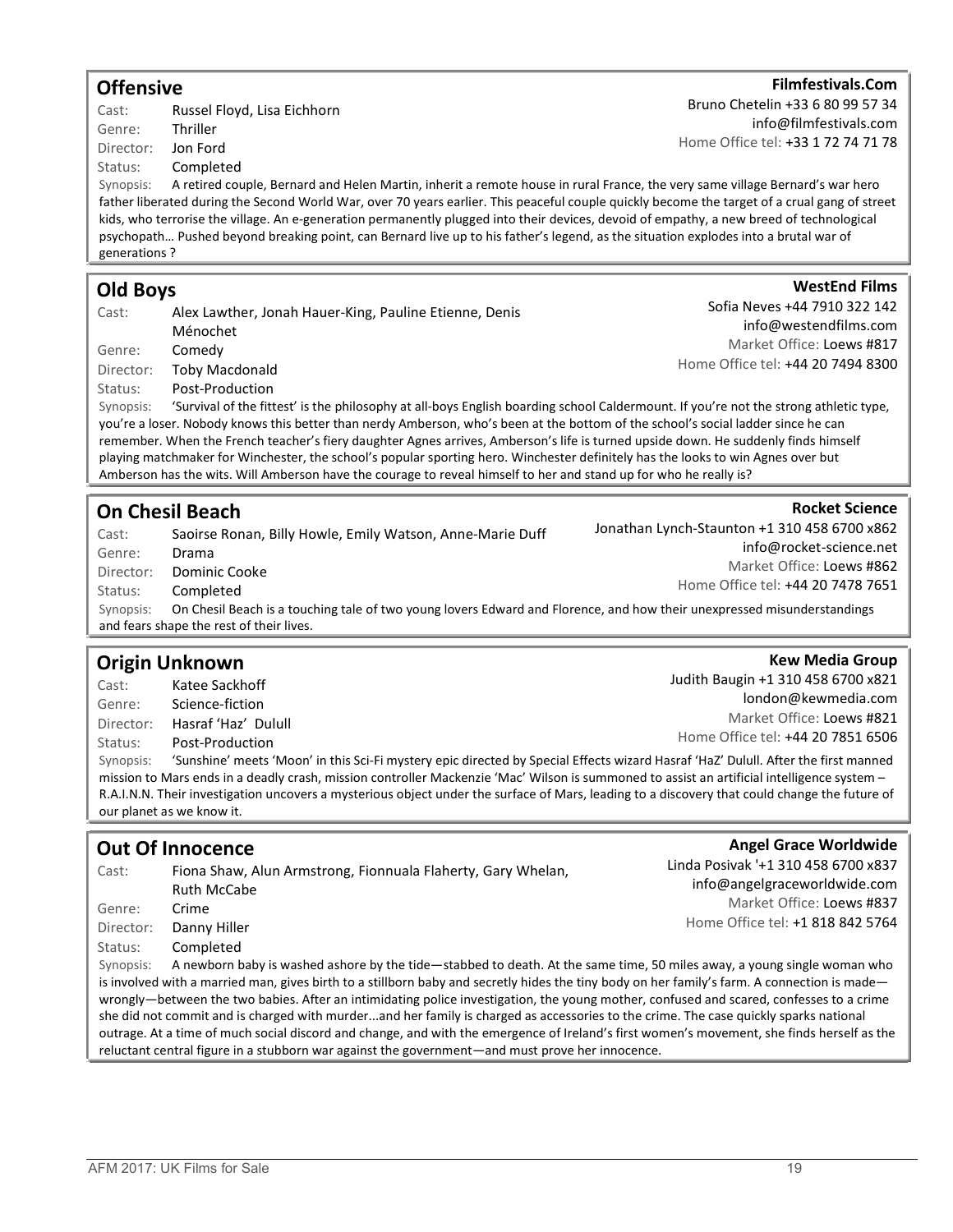### Phobia

Cast: Roberta Gemma, Michael J. Epstein Genre: Horror Director: Domiziano Cristopharo Status: Completed

#### **Euroobscura** Marco Magni +1 818 468 9796 info@euroobscura.com Home Office tel: +1 818 468 9796

Jake Riley-Hunte +1 310 458 6700 x611

Synopsis: Do you know that Hipopotomonstrosesquipedaliofobia is a fear of long words or Geniofobia is a fear of the... chin? There are thousand of fears and phobias that in some cases can become a pathological disorder. This film delves into the horrors of phobias: each segment focuses on one phobia and creates a blood-soaked twist of it.

### Possum

Cast: Sean Harris Genre: Horror Director: Matthew Holness Status: Post-Production

Synopsis: Philip is a children's entertainer with a troubled past. Together with Possum, the hideous hand puppet he keeps concealed inside a black leather case, he returns to his childhood home compelled to confront his demons. Staying with his cruel stepfather, Maurice, Philip soon discovers that ridding himself of Possum is no easy task. When his attempts to destroy the demonic puppet fail, Philip suspects Maurice of manipulating Possum to cause him further fear and distress. As their relationship rapidly deteriorates, repressed memories of a traumatic childhood start to resurface as Philip becomes convinced that the malicious spirit of Possum is haunting him. Desperate to regain control, Philip burns his puppet, laying the demons of his past to rest. Or so he thinks...When a local child goes missing, a paranoid Philips believes the malevolent Possum has once more come to life. But when the police suspect him of the crimes, Philip is forced to confront the nightmares of his childhood, leading him to hunt down the real monster now preying on the town. Uncovering dark secrets from his own past, Philip discovers that the real demon lurks much closer to home.

### Provenance

| Cast:                 | Charlotte Vega, Christian Mckay, Harry MacQueen                |
|-----------------------|----------------------------------------------------------------|
| Genre:                | Drama                                                          |
|                       | Director: Ben Hecking                                          |
| Status:               | Completed                                                      |
| Synonsis <sup>.</sup> | A classical musician (Christian McKay) travels to the South of |

sical musician (Christian McKay) travels to the South of France to escape the pressures of his life and career. There he awaits his young lover Sophia (Charlotte Vega). Relaxing into the slow, easy pace of Provence life, an apparently chance encounter with Englishman, Peter (Harry Macqueen) threatens to shatter his new-found peace. A tangled web of passion, trauma, memory and love builds towards a tragic climax. With riveting central performances, PROVENANCE is a devastating reminder that we can never escape our past.

### Redwood

| Cast:     | Tatjana Inez Nardone, Jessica Jane Statfford, Nicholas Brendon                                                                              | Deborah Skeffington +1 310 458 6700 x2220    |
|-----------|---------------------------------------------------------------------------------------------------------------------------------------------|----------------------------------------------|
|           | Muzz Khan, Mike Beckingham, Luke D'Silva                                                                                                    | deborah@carnabyinternational.com             |
| Genre:    | Fantasy                                                                                                                                     | Market Office: UK Film Centre - Loews 7th fl |
| Director: | Tom Paton                                                                                                                                   | Zuma                                         |
| Status:   | Completed                                                                                                                                   | Home Office tel: +44 20 7434 0185            |
| Synopsis: | After some bad news back at home, musician Josh and his girlfriend Beth head out to a secluded national park in search of                   |                                              |
|           | some clarity on the situation they'll face when they return. But the couple get more than they bargained for when they ignore the advice of |                                              |
|           |                                                                                                                                             |                                              |

Park Rangers and venture off the trail, coming face to face with The Redwood's legendary wildlife. REDWOOD brings a fresh spin to a well worn mythology to create an edge of your seat horror movie that will shred your nerves and have you thinking twice about going camping again.

## Rise Of The Footsoldier III: The Beginning

Cast: Terry Stone, Jamie Foreman, Craig Fairbrass Genre: Crime Director: Zachary Adler Status: Post-Production

Carnaby Int'l Sales & Dist Deborah Skeffington +1 310 458 6700 x2220 deborah@carnabyinternational.com Market Office: UK Film Centre - Loews 7th fl Zuma Home Office tel: +44 20 7434 0185

Synopsis: Prequel to Rise of the Footsoldier, one of the highest grossing British gangster films of all time, and Rise of the Footsolider II, named Best British Film of 2015, Rise of the Footsoldier: The Beginning is a hard-hitting, fast moving story with furious action and visceral violence. The third instalment focuses on Pat Tate's inexorable rise to notoriety through the ranks of the Essex gangland while capturing the level of violence and corruption that existed in an era where the control of drugs drove the criminal underground to kill for money and power with catastrophic consequences.

**Bankside Films** 

films@bankside-films.com Market Office: Loews #611 Home Office tel: +44 20 7636 6085

Justina Petkeviciute +1 310 458 6700 x817 Market Office: Loews #817 Home Office tel: +44 203 432 1696

**Parkland Pictures** info@parklandpictures.com

Carnaby Int'l Sales & Dist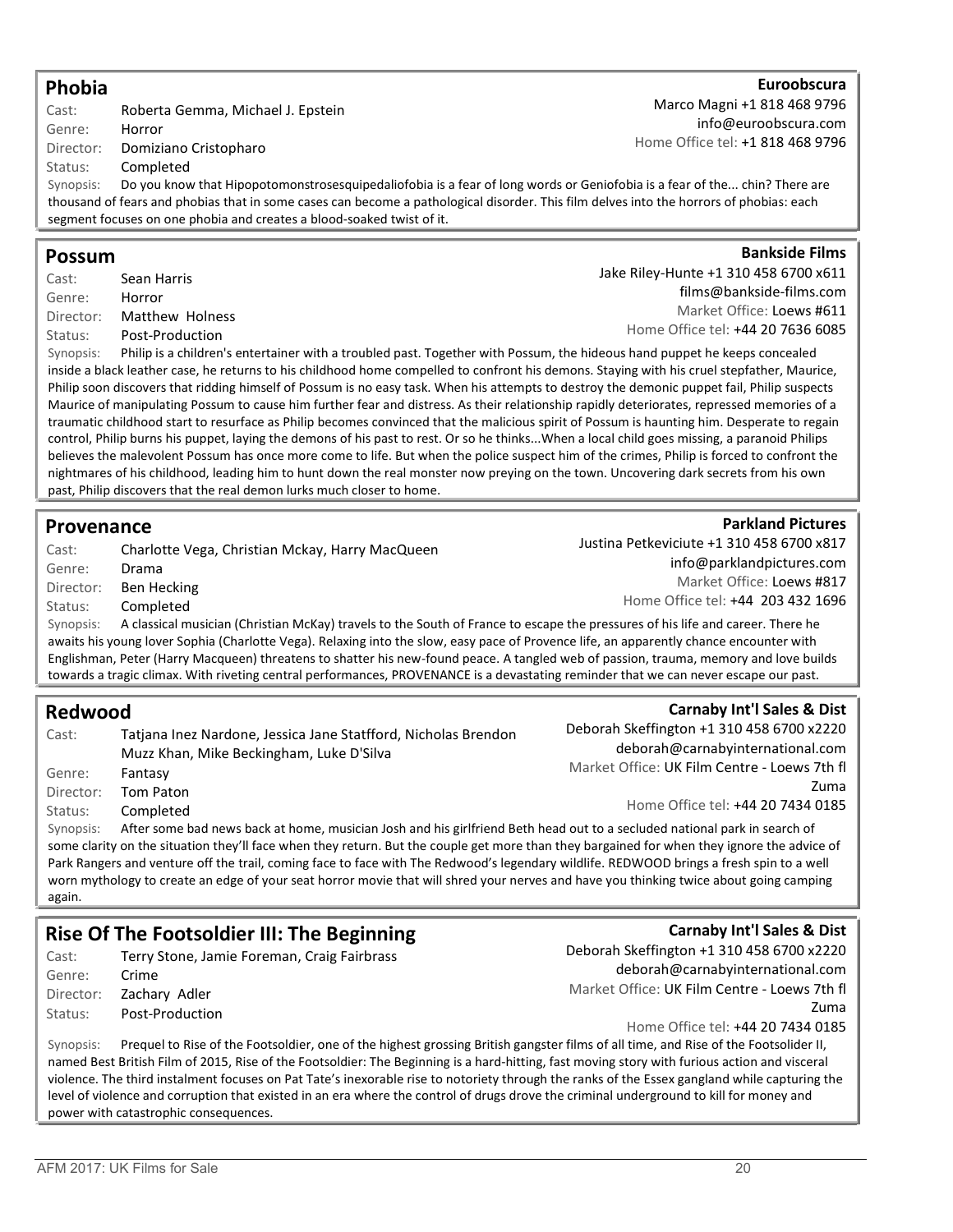### Robin Hood

#### Genre: Action/Adventure Director: Nicholas Winter Status: Production

Cast: Paris Jefferson, Anna Nightingale, Peter Nicholas Genre: Drama Director: Marc Conen Status: Completed Synopsis: The Devil herself appears before businessman Brad and tempts him into signing a rewarding contract before the end of the day.

victim's beating heart, the murderer's guilt drives him to confess to the killing.

In this modern folktale, social media CEO Brad meets the Devil in his beautiful new beach villa. She confronts him with a contract he can't remember agreeing to. Deadline: sunset. Oblivious to her identity, he gets bounced about by her scheming, whims and word games while he struggles to get rid of her. When his gorgeous and sceptical girlfriend Mary suddenly appears, he finds himself stuck between two feisty, eloquent women. What once looked like an ordinary agreement suddenly turns out to be a matter of life and death.

Synopsis: With his true love captured by the villainous Sheriff of Nottingham, legendary outlaw Robin Hood and his crew of Merry Men must plan a daring rescue to save her. It's The Raid meets Die Hard, starring one of pop culture's most recognizable heroes of all-time.

### Slumber

Cast: Maggie Q, Will Kemp, Sylvester McCoy, William Hope Genre: Thriller Director: Jonathan Hopkins Status: Completed Synopsis: Slumber tells the story of Alice, a rationally minded sleep doctor, who is forced to abandon scientific reason and accept a family is being terrorised by a parasitic demon which has existed in every human culture since records began. Paralysing victims as they sleep, the

### Spacedog And Turbocat

'Night Hag' is the original Nightmare.

Cast: Gemma Arterton, Bill Nighy Genre: Children's Director: Ben Smith Status: Pre-Production

Daniel Cooper +1 310 458 6700 x2220 sales@kaleidoscopefilmdistribution.com Market Office: UK Film Centre - Loews 7th fl Zuma

Home Office tel: +44 20 3397 4410

**Parkland Pictures** 

Synopsis: In 1966, loyal dog Buddy is launched into space in a NASA rocket by his owner, scientist David. When he crash lands in 2016, he finds himself in Glenview, a small town where pets are banned and ruthlessly rounded up by animal-hating Police Officer, Peck. Desperate to be reunited with his owner, Buddy realises the only way back home is to recruit genius millionaire, Felix AKA TurboCat, a vigilante superhero cat. When they encounter rabbit Celine and her misfit organisation of animal rights activists, Peck closes in and Buddy and Felix are forced to become the heroes they need to be! It's a hilarious animated superhero adventure that tells a story of friendship, heroism and belief in the human capacity for good; that introduces the whole family to the greatest heroes ever unleashed: SPACEDOG AND TURBOCAT!

convince the viewer of his sanity by narrating the meticulously calculated murder of his old master who's "vulture eye" was too much for him to bear. The servant describes carefully dismembering and hiding the body under the floorboards. Convinced he can still hear his

### Steven Berkoff's Tell Tale Heart

Cast: Steven Berkoff, Henry Goodman, Hugh Skinner Genre: Horror Director: Stephen Cookson Status: Completed Synopsis: Based on Edgar Allan Poe's short story, Steven Berkoff's Tell Tale Heart is the story of an unnamed servant who sets out to

Justina Petkeviciute +1 310 458 6700 x817 info@parklandpictures.com Market Office: Loews #817 Home Office tel: +44 203 432 1696

Dutch Features Global Entertainment Francoise Nieto-Fong +1 310 458 6700 x817

> sales@dutchfeatures.com Market Office: Loews #817 Home Office tel: +31 238880168

Kaleidoscope Film Dist

Goldcrest Films International

Asia Muci +1 310 458 6700 x618 sales@goldcrestfilms.com Market Office: Loews #618 Home Office tel: +44 2074378696

**Automatic Entertainment** 

AFM 2017: UK Films for Sale 21

Sunset Contract

### Michael Lurie +1 310 458 6700 x707 info@automaticent.com

Market Office: Loews #707 Home Office tel: +1 310 402 2829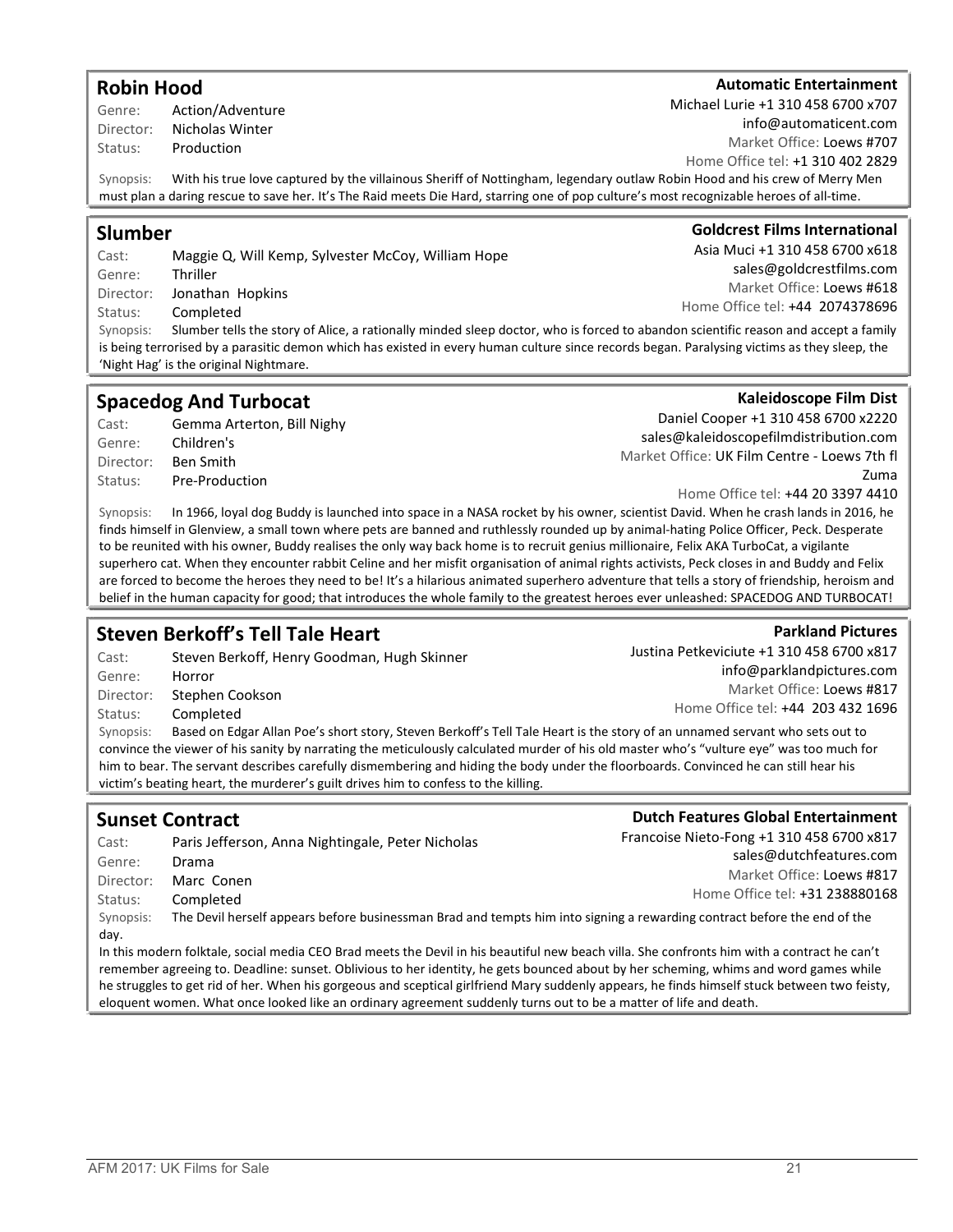| <b>Susu</b>      |                                                                                                                                                                                                                       | <b>Parkland Pictures</b>                      |
|------------------|-----------------------------------------------------------------------------------------------------------------------------------------------------------------------------------------------------------------------|-----------------------------------------------|
| Cast:            | Laura Jane Hudson, Steve Edwin, Simon Roberts                                                                                                                                                                         | Justina Petkeviciute +1 310 458 6700 x817     |
| Genre:           | Thriller                                                                                                                                                                                                              | info@parklandpictures.com                     |
| Director:        | Yixi Sun                                                                                                                                                                                                              | Market Office: Loews #817                     |
| Status:          | Completed                                                                                                                                                                                                             | Home Office tel: +44 203 432 1696             |
| Synopsis:        | A stylish and complex psychological thriller stars up-and-coming Chinese actress Zitong Wu as Qi'an, a student who begins work                                                                                        |                                               |
|                  | as a film translator at a secluded English mansion. Working with her best friend, she discovers gruesome family secrets and uncovers the                                                                              |                                               |
|                  | truth behind the tragic life of Kunqu opera star, Susu.                                                                                                                                                               |                                               |
|                  | <b>Swimming With Men</b>                                                                                                                                                                                              | <b>HanWay Films</b>                           |
| Cast:            | Rob Brydon, Rupert Graves, Adeel Akhtar, Jim Carter, Jane                                                                                                                                                             | Janina Vilsmaier +1 310 458 6700 x744         |
|                  | Horrocks                                                                                                                                                                                                              | info@hanwayfilms.com                          |
| Genre:           | Comedy                                                                                                                                                                                                                | Market Office: Loews #744                     |
| Director:        | Oliver Parker                                                                                                                                                                                                         | Home Office tel: +44 207 290 0750             |
| Status:          | Production                                                                                                                                                                                                            |                                               |
| Synopsis:        | This is the story of Eric (Rob Brydon), an accountant searching to win back his wife Heather by diving into the world of male                                                                                         |                                               |
|                  | synchronized swimming. Joining his local team Men Who Swim, Eric finds a surprising brotherhood in this motley crew as they train for the                                                                             |                                               |
|                  | world championships in Milan. Can their coach Susan whip them into shape? Will they master the 'flower', the 'pyramid' and the 'spinning                                                                              |                                               |
|                  | circle' in time? More importantly, can Eric win Heather back again with the help of his new-found confidence?                                                                                                         |                                               |
|                  |                                                                                                                                                                                                                       |                                               |
|                  | <b>Tell It To The Bees</b>                                                                                                                                                                                            | <b>Film Constellation</b>                     |
| Cast:            | Anna Paquin, Holliday Grainger                                                                                                                                                                                        | Edward Parodi +1 310 458 6700 x2221           |
| Genre:           | Romance                                                                                                                                                                                                               | info@filmconstellation.com                    |
| Director:        | Annabel Jankel                                                                                                                                                                                                        | Market Office: UK Film Centre - Loews 7th fl  |
| Status:          | Production                                                                                                                                                                                                            | Topanga                                       |
|                  |                                                                                                                                                                                                                       | Home Office tel: +44 20 7702 0605             |
| Synopsis:        | Gripped by a failing marriage and the responsibilities of having a young son, Lydia (Holliday Grainger) finds solace in her                                                                                           |                                               |
|                  | growing bond with the town's new female doctor Jean (Anna Paquin). But this is the 1950s in a post WW2 England, and the womens'                                                                                       |                                               |
|                  | relationship prompts raised eyebrows in their provincial circles. A romance before its time, TELL IT TO THE BEES is a heart-wrenching<br>portrait of a love against all odds.                                         |                                               |
|                  |                                                                                                                                                                                                                       |                                               |
| <b>Ten Count</b> |                                                                                                                                                                                                                       | <b>Truffle Pictures</b>                       |
| Genre:           | Documentary                                                                                                                                                                                                           | Caroline Couret-Dèlegue +1 310 458 6700 x2221 |
| Director:        |                                                                                                                                                                                                                       | info@trufflepictures.com                      |
| Status:          | Post-Production                                                                                                                                                                                                       | Market Office: UK Film Centre - Loews 7th fl  |
|                  |                                                                                                                                                                                                                       | Topanga                                       |
|                  |                                                                                                                                                                                                                       | Home Office tel: +44 20 7993 2462             |
| Synopsis:        | Inside the fall of a sports star                                                                                                                                                                                      |                                               |
| <b>Terminal</b>  |                                                                                                                                                                                                                       | <b>Highland Film Group</b>                    |
|                  |                                                                                                                                                                                                                       | Sophia Aronne +1 310 458 6700 x466            |
| Cast:            | Margot Robbie, Simon Pegg, Mike Myers, Max Irons, Dexter                                                                                                                                                              | sales@highland.film                           |
|                  | Fletcher                                                                                                                                                                                                              | Market Office: Loews #466                     |
| Genre:           |                                                                                                                                                                                                                       |                                               |
|                  | Thriller                                                                                                                                                                                                              |                                               |
| Director:        | Vaughn Stein                                                                                                                                                                                                          | Home Office tel: +1 310 271 8400              |
| Status:          | Post-Production                                                                                                                                                                                                       |                                               |
| Synopsis:        | In the dark heart of a sprawling, anonymous city, TERMINAL follows the twisting tales of two assassins carrying out a sinister                                                                                        |                                               |
|                  | mission (Max Irons and Dexter Fletcher), a teacher battling a fatal illness (Simon Pegg), an enigmatic janitor (Mike Myers) and a curious                                                                             |                                               |
|                  | waitress leading a dangerous double life (Margot Robbie). Murderous consequences unravel in the dead of night as their lives all intertwine<br>at the hands of a mysterious criminal mastermind hell-bent on revenge. |                                               |

Parkland Pictures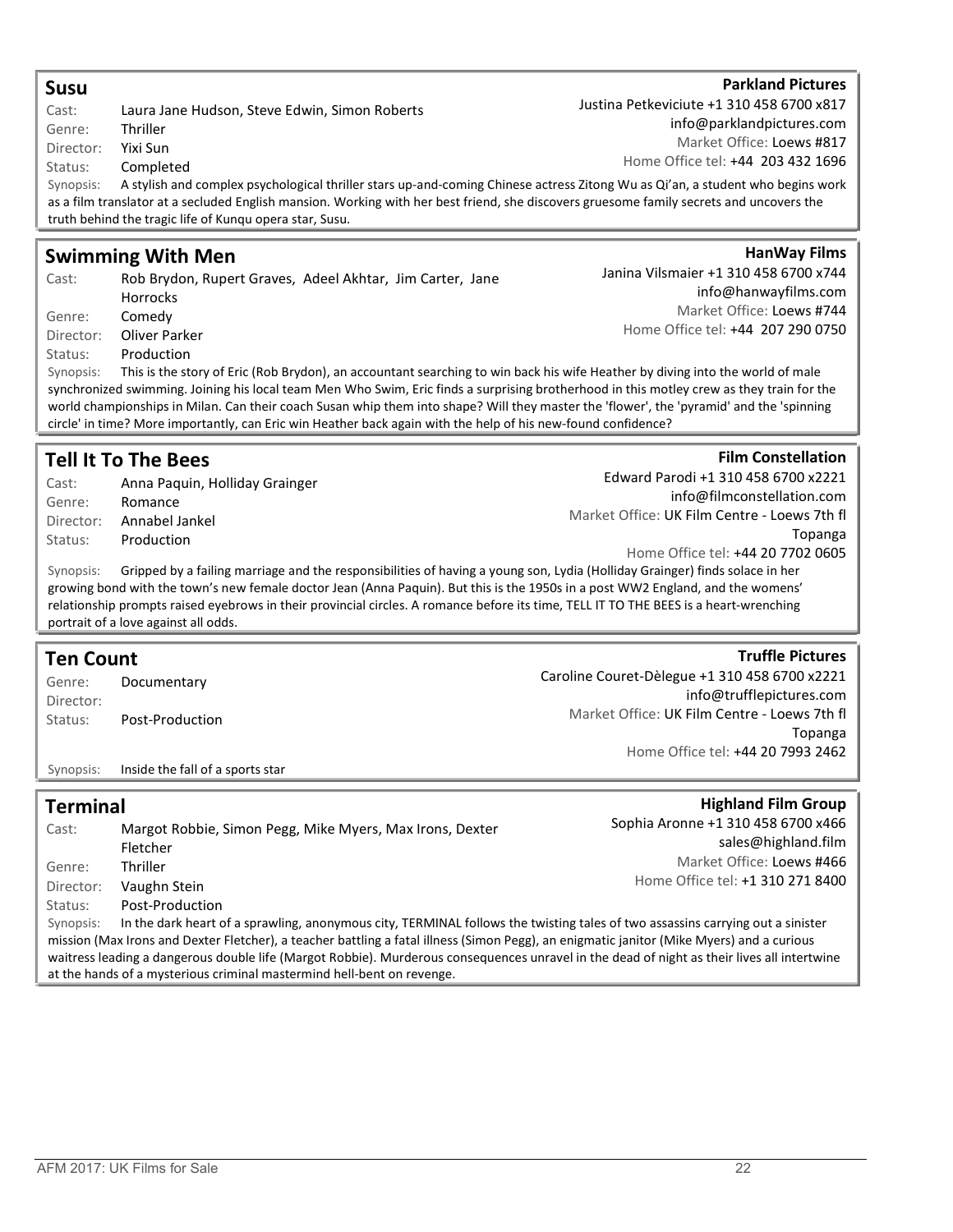### The Sea Change

Cast: Kristin Scott Thomas, Markstrong, Anya Taylor Joy Genre: Drama Director: Kristin Scott Thomas

Status: Pre-Production

Synopsis: Emmanuel (Em) is a successful London playwright, married to the divine Lillian for many years. Accompanied everywhere by Em's devoted manager Jimmy, who is the glue in their lives, their marriage is in a constant state of quiet crisis: without Jimmy in the mix, everything might come apart very easily. But the quiet is broken when Lillian discovers Em has been having an affair. Hurt and angry, Lillian takes herself off to a remote Greek island with a new friend, Alice. Desperate and remorseful, Em, with Jimmy in tow, follows her and this is when the tides of their relationship start to shift.

Alice is young and irresistible, and her straightforward assessment of their lives gives everyone pause for thought. Leading a simple and sunkissed existence, with only the sea and the stars to marvel at, they start to face the source of their dilemmas and find each other again.

### There's A Hole In My Bucket

Genre: Documentary Director: Robert Cavanah Status: Post-Production **Evolutionary Films** 

Michael John +1 310 458 6700 x727

info@evolutionaryfilms.com Market Office: Loews #727

**Free Dolphin International** 

**Protagonist Pictures** 

**ITN Distribution** 

Home Office tel: +44 208 215 3340

Synopsis: Royd Tolkien, great-grandson of J.R.R Tolkien, lost his brother Mike to ALS (Motor Neuron Disease, also known as Lou Gehrig's disease) in 2015. But Mike, who was the more adventurous and sporty of the two brothers, left behind a bucket list of 50 things he wants Royd to complete in his absence. Now Royd will embark on the ultimate adventure of adrenalin and emotion to fulfill his brother's ambitions, raise awareness of ALS, entertain the viewer but most of all teach us to live for the moment, seize the day and not wait until it is too late to reach for our dreams.

### The Tormented

| Cast:       | Matt Patresi, Marnie Baxter, Bruce McGuire                                                                              | Silvia Della Vittoria +1 310 458 6700 x714 |
|-------------|-------------------------------------------------------------------------------------------------------------------------|--------------------------------------------|
| Genre:      | Horror                                                                                                                  | zoe@freedolphin.fr                         |
| Director:   | Tim Pickett                                                                                                             | Market Office: Loews #714                  |
| Status:     | Completed                                                                                                               | Home Office tel: +33 1 46 10 01 45         |
| Synopsis:   | A young English couple move to Calabria to get over the death of their son only to become embroiled with a supernatural |                                            |
| Mafia cult. |                                                                                                                         |                                            |
|             |                                                                                                                         |                                            |

### Two / One

| Cast:     | Boyd Holbrook                                                                                                          | George Hamilton +1 310 458 6700 x816                                                                                                        |
|-----------|------------------------------------------------------------------------------------------------------------------------|---------------------------------------------------------------------------------------------------------------------------------------------|
| Genre:    | Drama                                                                                                                  | info@protagonistpictures.com                                                                                                                |
| Director: | Juan Cabral                                                                                                            | Market Office: Loews #816                                                                                                                   |
| Status:   | Pre-Production                                                                                                         | Home Office tel: +44 20 7734 9000                                                                                                           |
| Synopsis: | Kaden is a world-class ski jumper in Whistler, Canada, unexpectedly presented with the chance of reconnecting with his |                                                                                                                                             |
|           |                                                                                                                        | teenage sweetheart. Khai is a corporate executive in Shanghai, China, faced with the fact that the girl he fantasizes about on the internet |
|           |                                                                                                                        | 【Loo then cappaign interaction』は、「【to allow and controlled the traditions」は、これには、またのは、またのは、これには、これは、 11月11日 12月12日 12月20日                   |

has just started working in his office. The two men go about their lives, without knowing that they are connected. When one is awake, the other is asleep. They dream each other. They are, in some strange way, the same person. The question is what happens if they were ever to meet….

### Unhinged

| Cast:     | Kate Lister, Becky Fletcher, Lucy-Jane Quinlan                                                                                               | Stuart Alson +1 310 458 6700 x705 |
|-----------|----------------------------------------------------------------------------------------------------------------------------------------------|-----------------------------------|
| Genre:    | Horror                                                                                                                                       | stuart@itndistribution.com        |
| Director: | Dan Allen                                                                                                                                    | Market Office: Loews #705         |
| Status:   | Completed                                                                                                                                    | Home Office tel: +1 702 882 6926  |
| Synopsis: | A remake of the 1982 video nasty 'Unhinged'. Four American best friends decide to take the back roads travelling to a wedding                |                                   |
|           | in England, on their way a deadly secret forces the girls to be stranded in the woods, where they discover a house occupied by Miss Perkins. |                                   |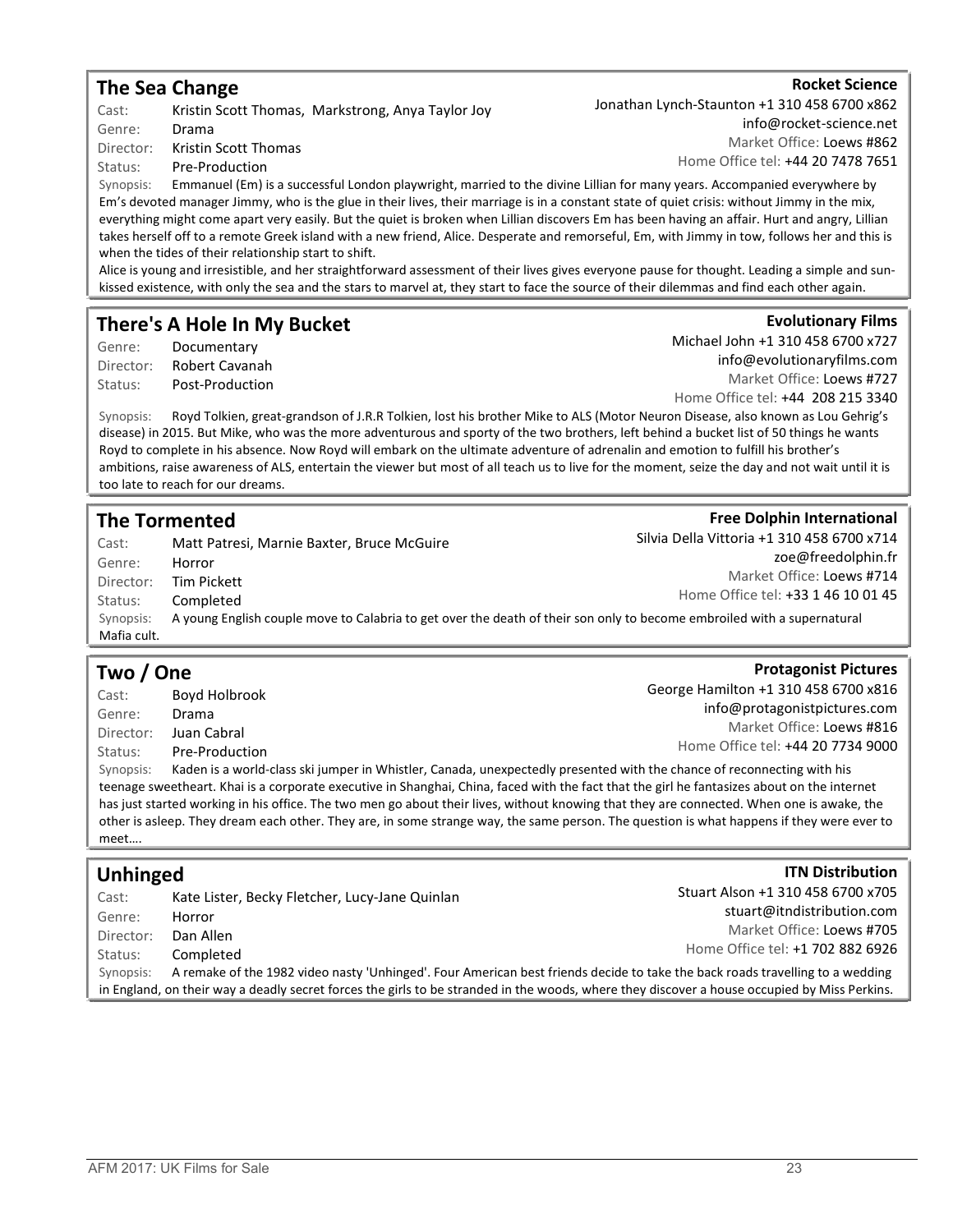AFM 2017: UK Films for Sale 24

### Untitled Roald Dahl & Patricia Neal

Cast: Hugh Bonneville Genre: Biography Director:

#### Status: Pre-Production

Synopsis: A bittersweet, comedic story focusing on Dahl's marriage to actress Patricia Neal, the story moves between New York, England and Los Angeles in the early 1960s, a time when Dahl struggled to write some of his most famous works and Neal returned to acting with "Hud," for which she won the best actress Oscar.

### Viking Legacy

Cast: Hollie Burrows, James Cooke, Les Kenny-Green, Julian Lee Seager Genre: Epic Director: Victor Mawer Status: Completed

Synopsis: In 9th century Britain, Orlath, a beautiful young Anglo Saxon, lives peacefully amongst the monks. Her world is turned upside down when the monastery is attacked by a group of deadly Vikings in search of mysterious scrolls. Learning from her guardian that she is destined for greatness and that the Vikings are in fact after her, Orlath is forced to flee. In her bid for solace she meets a lone wounded Viking called Sven, the son of the savage King Afarr. In the midst of their quest for safety they form an unlikely alliance. Having accidentally slayed his brother, Sven is also on the run from his vengeful father. Our two heroes race across the land fighting off enemies side by side. When King Afarr learns that Orlath holds the key to finding the seven sacred scrolls, he mercilessly unleashes all his warriors on them. Will Orlath and Sven escape with their lives or will violence and greed prevail?

### Vita & Virginia

Cast: Gemma Arterton, Elizabeth Debicki, Isabella Rossellini, Rupert Penry-Jones, Peter Ferdinando Genre: Drama Director: Chanya Button Status: Production George Hamilton +1 310 458 6700 x816 info@protagonistpictures.com Market Office: Loews #816 Home Office tel: +44 20 7734 9000 Synopsis: Socialite Vita and literary icon Virginia run in different circles in 1920s London. When the two cross paths, the magnetic Vita decides the beguiling, stubborn and gifted Virginia will be her next conquest, no matter the cost. Vita and Virginia forge an unconventional affair, set against the backdrop of their own strikingly contemporary marriages; an affair that inspires one of Virginia's most iconic novels, 'Orlando'. Their passionate romance and friendship overcomes all social boundaries, and neither will ever be the same without the other.

### Werewolf Of London: Carnivore

Cast: Ben Loyd-Holmes, Atlanta Johnson, Gregory Cox Genre: Horror Director: Simon Wells

Status: Completed

Synopsis: Abi is an American working in London. She becomes enamoured with confident actor Dave who books them into a remote cottage. After the taxi driver drops them in the isolated countryside the problems start as the grumpy owner's hostility is an ominous prediction of what is to come. Once inside and alone Dave and Abigail relax and enjoy a dance, some dinner and a glass or two of bubbly. What they don't know is that something is watching the house. A fearsome beast is weighting up its prey, lurking in the shadows of the forest gaining confidence to attack. After dinner Dave is ready for the boldest move of his life by proposing to Abi. Her shock quickly turns to resentment as she knew it was just a fling. She quickly distances herself from Dave. He doesn't take this well and storms outside with a bottle of wine to console himself. Whilst outside he sees the owner of the cottage inside snooping around. They confront the owner who feigns innocence. Soon after he leaves they are attacked by a werewolf with insatiable blood lust. The night turns into a battle for survival but they are not just trying to keep the beast at bay, they are trying to stop the evil cottage owner from killing them too! Why is he trying to kill them? The truth will come out but can they survive it?

**Protagonist Pictures** 

Euroobscura

Marco Magni +1 818 468 9796 info@euroobscura.com

Home Office tel: +1 818 468 9796

**Truffle Pictures** 

Caroline Couret-Dèlegue +1 310 458 6700 x2221 info@trufflepictures.com Market Office: UK Film Centre - Loews 7th fl Topanga Home Office tel: +44 20 7993 2462

### Goldcrest Films International

Asia Muci +1 310 458 6700 x618 sales@goldcrestfilms.com Market Office: Loews #618 Home Office tel: +44 2074378696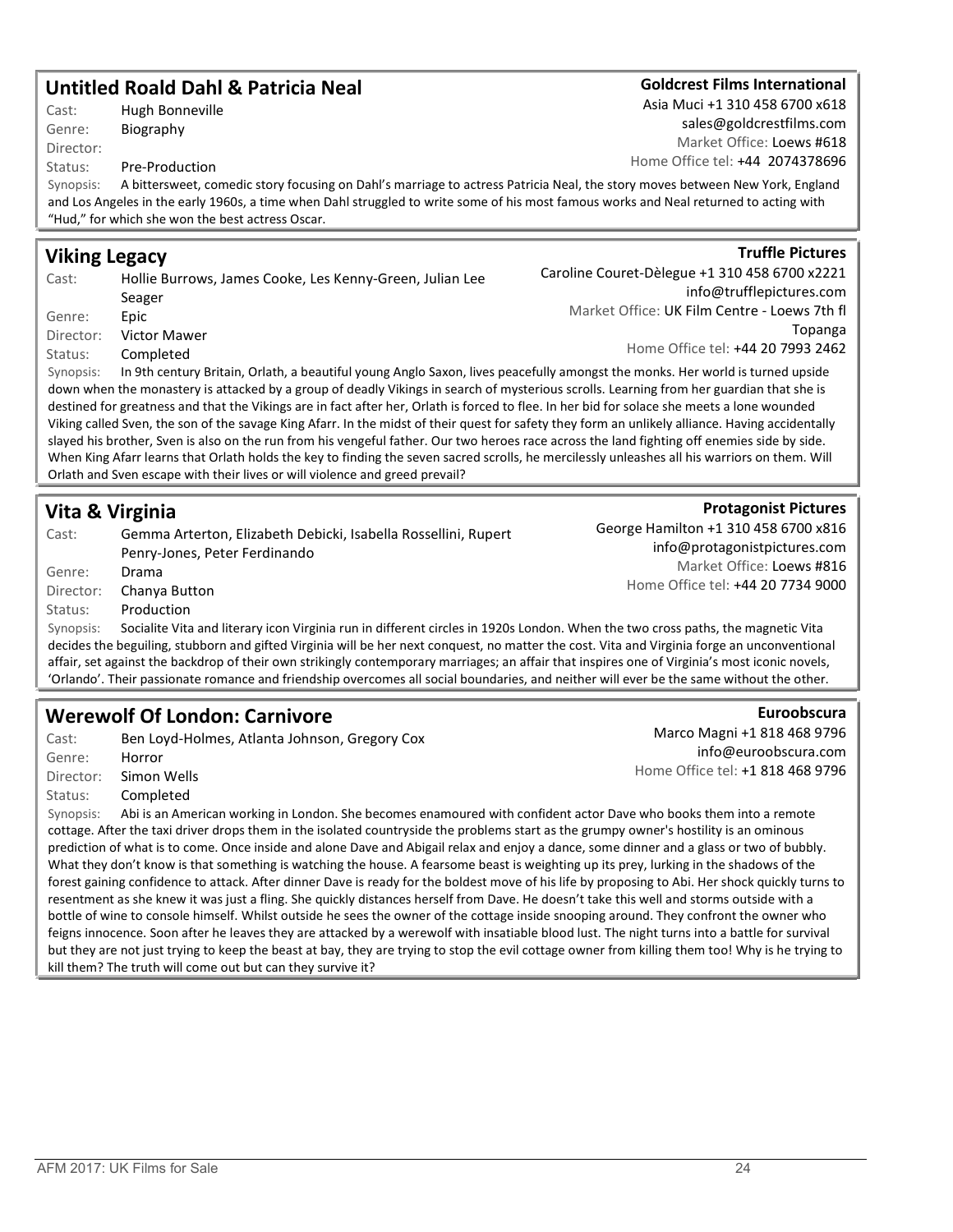### Whitney Houston

Genre: Documentary Director: Kevin Macdonald Status: Production

### TAltitude Film Sales

Vicki Brown +1 310 458 6700 x863 info@altitudefilment.com Market Office: Loews #863

Home Office tel: +44 20 7478 7612

Synopsis: With over 200 million album sales worldwide, and remaining the only artist to chart seven consecutive US No. 1's, Whitney Houston was the voice of a generation. Coming from an esteemed lineage of singers, Whitney was destined to be plucked from her gospelsinging roots to rule the world stage. She inspired a generation of singers from Mariah Carey to Beyonce? and her unforgettable performance of The Star-Spangled Banner unlocked an anthem that had for so long been dismissed by many black artists. But all these achievements have become a footnote to a story of addiction and self-destruction. With salacious stories filling the columns of tabloid papers and magazines, Whitney had the voice of an angel onstage, but was being torn apart by her demons offstage. Directed by Academy Award-winning filmmaker Kevin Macdonald (Marley, Touching the Void) and from two-time Academy Award- winning producer Simon Chinn (Man on Wire, Searching for Sugar Man), the film will for the first time, give audiences an unprecedented and unique look into Whitney's life. This will be an unflinching and honest portrait of a rare talent told by those closest to her. Made with full access to her family and collaborators, the film will showcase exclusive audio and never-before-seen video archive from her time as a recording artist and performer. By casting her story and her work in a new and revealing light, WHITNEY HOUSTON will reassess the life and legacy of one of music's biggest stars.

### The Wife

Status: Completed

Cast: Glen Close, Jonathan Pryce Genre: Drama Director: Björn Runge

Calum Gray +1 310 458 6700 x866 info@embankmentfilms.com Market Office: Loews #866 Home Office tel: +44 20 7183 47 39

**Embankment Films** 

Synopsis: Behind any great man, there's always a greater woman ... and you're about to meet her. It is crucial you get to know this woman – many of us already do and don't even realise it. Joan Castleman (Glenn Close): a still-striking beauty with impeccable credentials, the perfect alpha wife. Forty years spent sacrificing her own talent, dreams and ambitions to fan the flames of her charismatic husband Joe (Jonathan Pryce) and his skyrocketing literary career. Ignoring his infidelities and excuses because of his "art" with grace and humour. Their fateful pact has built a marriage upon uneven compromises. And Joan's reached her breaking point. On the eve of Joe's Nobel Prize for Literature, the crown jewel in a spectacular body of work, Joan's coup de grâce is to confront the biggest sacrifice of her life and secret of his career. She's written every word. The Wife is a poignant, funny and emotional journey; a celebration of womanhood, self-discovery and liberation.

#### Winter Ridge Cast: Matt Hookings, Olwen Catherine Kelly, Michael Mckell, Hannah Waddingham , Alan Ford Genre: Thriller Director: Dom Lenoir Status: Production **Evolutionary Films** Michael John +1 310 458 6700 x727 info@evolutionaryfilms.com Market Office: Loews #727 Home Office tel: +44 208 215 3340 Synopsis: Tearing himself away from the bedside of his coma-bound wife, a Police Detective investigates a series of suspicious deaths, only to discover the nature of the crimes are far closer to him than he first thought. **Evolutionary Films**

### Written By Mrs Bach: Broken Silence

Genre: Documentary Director: Alex McCall Status: Completed

Michael John +1 310 458 6700 x727 info@evolutionaryfilms.com Market Office: Loews #727 Home Office tel: +44 208 215 3340

Synopsis: Over the past twenty-five years some works previously attributed to Johann Sebastian Bach have been re-attributed to other composers, barely causing a ripple in the placid waters within the classical music landscape, but when accomplished academic, musician and forensic document examiner, Professor Martin Jarvis, dares to suggest evidence exists advocating the great maestro's wife, Anna Magdalena, as a serious contender for recognition, the reaction of the Bach orthodoxy is swift and fierce, and access to key research materials is denied. This film asks why such a misogynistic attitude still persists in the twenty-first century, sets out the case for Anna Magdalena Bach and investigates the impact on the monetary value of Bach autographs in the wake of Jarvis' research.